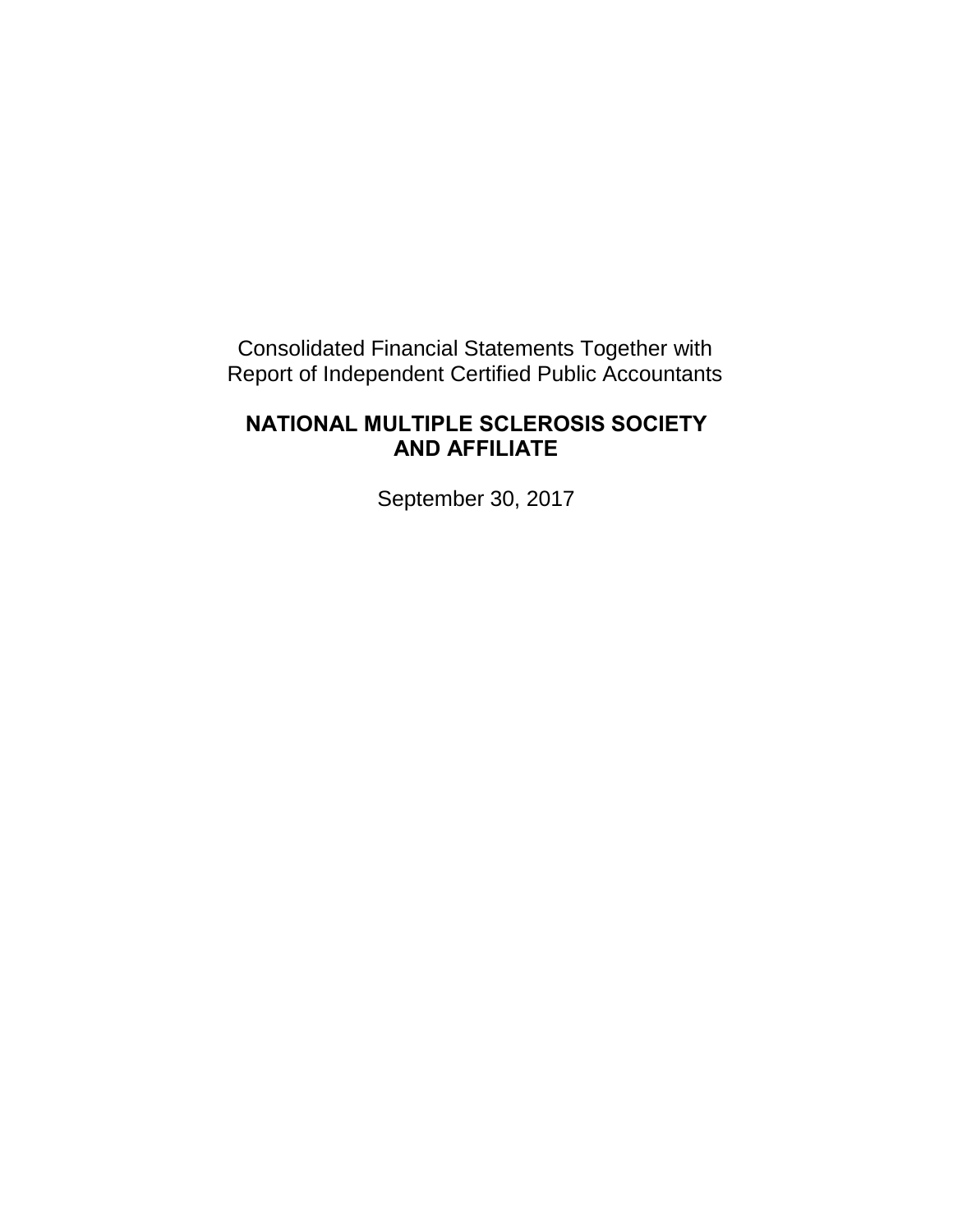## **TABLE OF CONTENTS**

| Report of Independent Certified Public Accountants                                  | $1 - 2$        |
|-------------------------------------------------------------------------------------|----------------|
| <b>Consolidated Financial Statements:</b>                                           |                |
| Consolidated Statement of Financial Position as of September 30, 2017               | 3              |
| Consolidated Statement of Activities for the year ended September 30, 2017          | $\overline{4}$ |
| Consolidated Statement of Cash Flows for the year ended September 30, 2017          | 5              |
| Consolidated Statement of Functional Expenses for the year ended September 30, 2017 | 6              |
| Notes to Consolidated Financial Statements                                          | $7 - 22$       |

**Page(s)**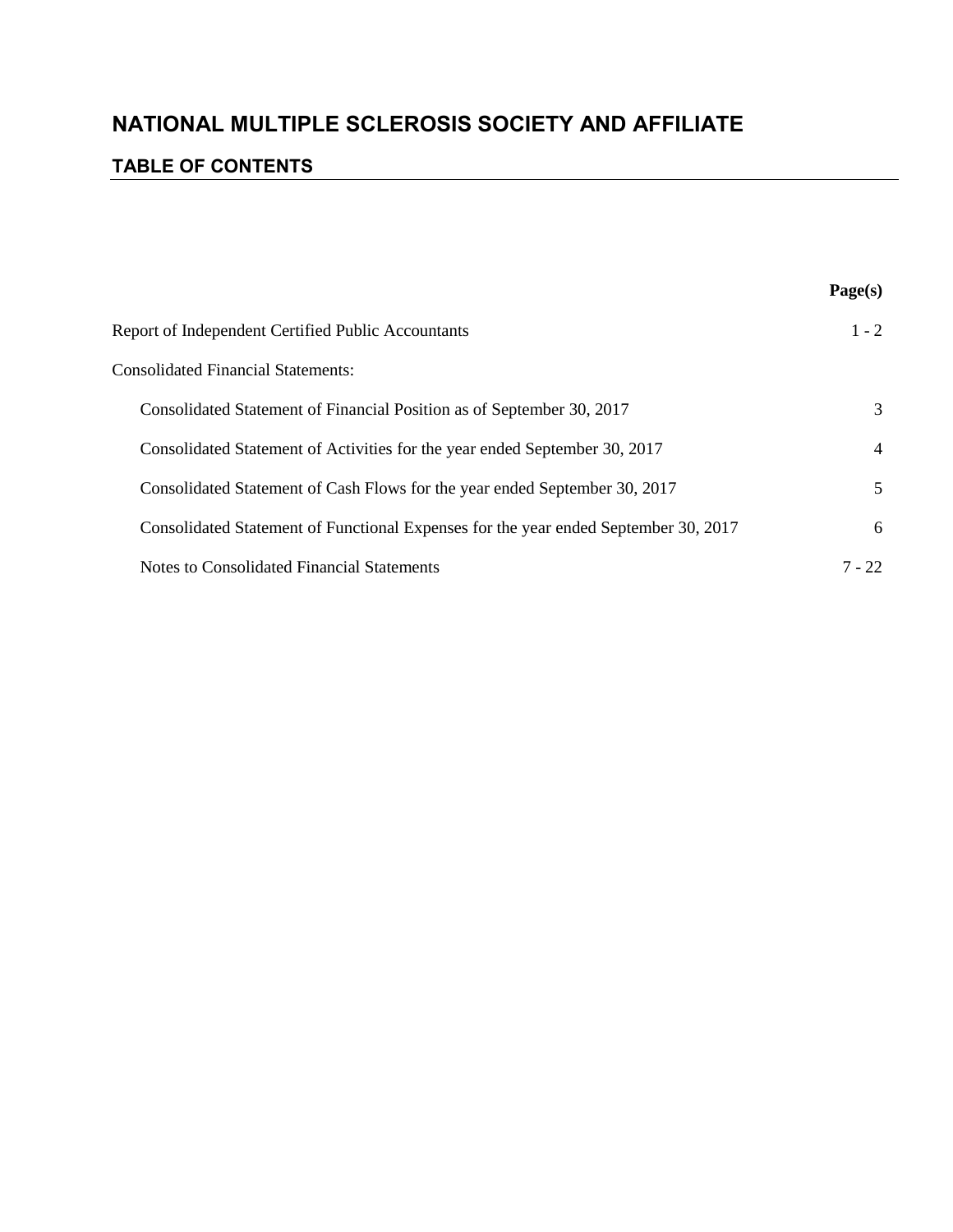

**Grant Thornton LLP** 757 Third Avenue, 9th Floor New York, NY 10017

T 212.599.0100 F 212.370.4520 GrantThornton.com linkd.in/GrantThorntonUS twitter.com/GrantThorntonUS

### **REPORT OF INDEPENDENT CERTIFIED PUBLIC ACCOUNTANTS**

To the Board of Directors **National Multiple Sclerosis Society:**

We have audited the accompanying consolidated financial statements of National Multiple Sclerosis Society and Affiliate (collectively, the "Society"), which comprise the consolidated statement of financial position as of September 30, 2017, and the related consolidated statements of activities, cash flows and functional expenses for the year then ended, and the related notes to the consolidated financial statements.

### **Management's responsibility for the financial statements**

Management is responsible for the preparation and fair presentation of these consolidated financial statements in accordance with accounting principles generally accepted in the United States of America; this includes the design, implementation, and maintenance of internal control relevant to the preparation and fair presentation of consolidated financial statements that are free from material misstatement, whether due to fraud or error.

#### **Auditor's responsibility**

Our responsibility is to express an opinion on these consolidated financial statements based on our audit. We conducted our audit in accordance with auditing standards generally accepted in the United States of America. Those standards require that we plan and perform our audit to obtain reasonable assurance about whether the consolidated financial statements are free from material misstatement.

An audit involves performing procedures to obtain audit evidence about the amounts and disclosures in the consolidated financial statements. The procedures selected depend on the auditor's judgment, including the assessment of the risks of material misstatement of the consolidated financial statements, whether due to fraud or error. In making those risk assessments, the auditor considers internal control relevant to the Society's preparation and fair presentation of the consolidated financial statements in order to design audit procedures that are appropriate in the circumstances, but not for the purpose of expressing an opinion on the effectiveness of the Society's internal control. Accordingly, we express no such opinion. An audit also includes evaluating the appropriateness of accounting policies used and the reasonableness of significant accounting estimates made by management, as well as evaluating the overall presentation of the consolidated financial statements.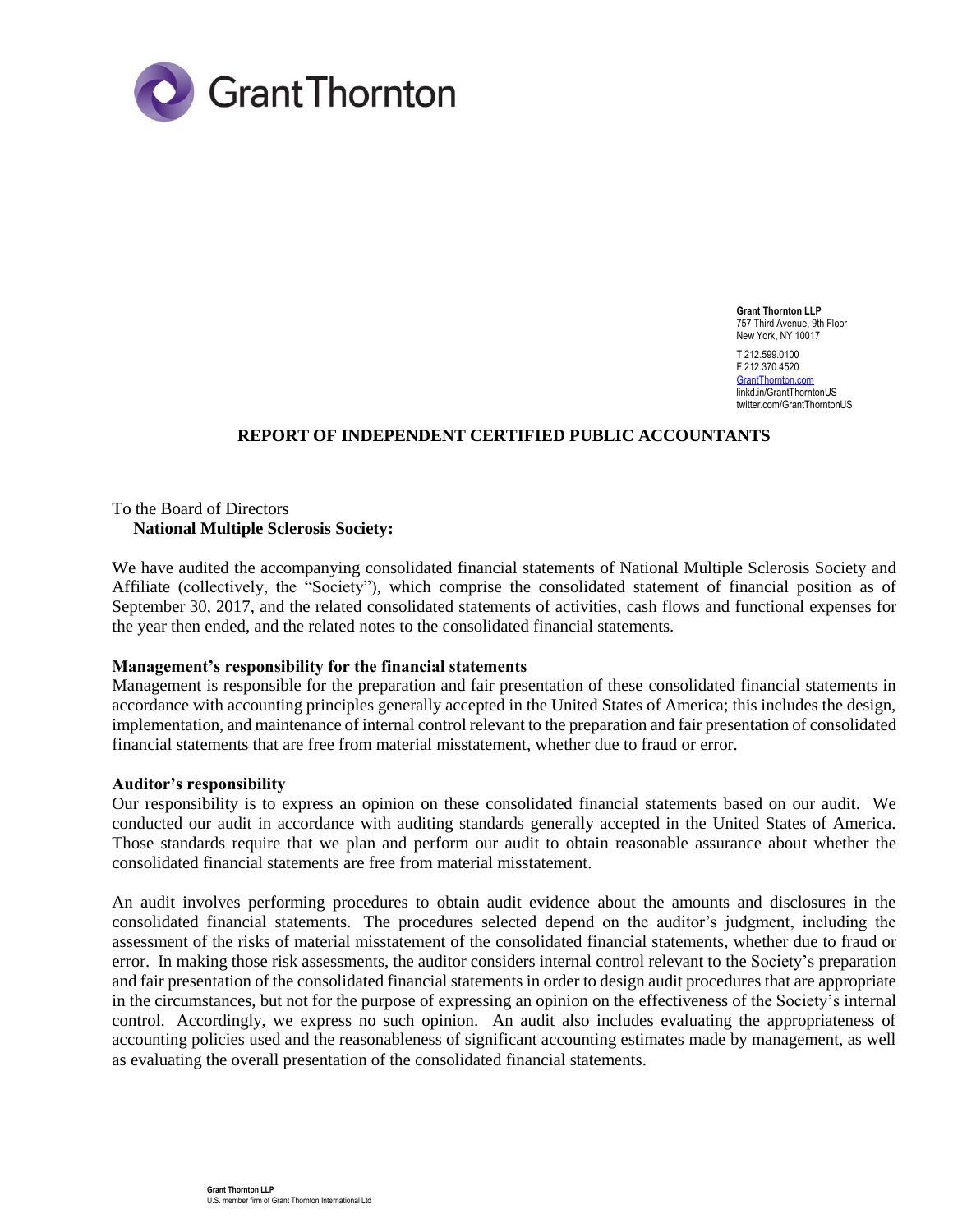We believe that the audit evidence we have obtained is sufficient and appropriate to provide a basis for our audit opinion.

### **Opinion**

In our opinion, the consolidated financial statements referred to above present fairly, in all material respects, the consolidated financial position of National Multiple Sclerosis Society and Affiliate as of September 30, 2017, and the changes in their net assets and their cash flows for the year then ended in accordance with accounting principles generally accepted in the United States of America.

Grant Thornton LLP

New York, New York April 6, 2018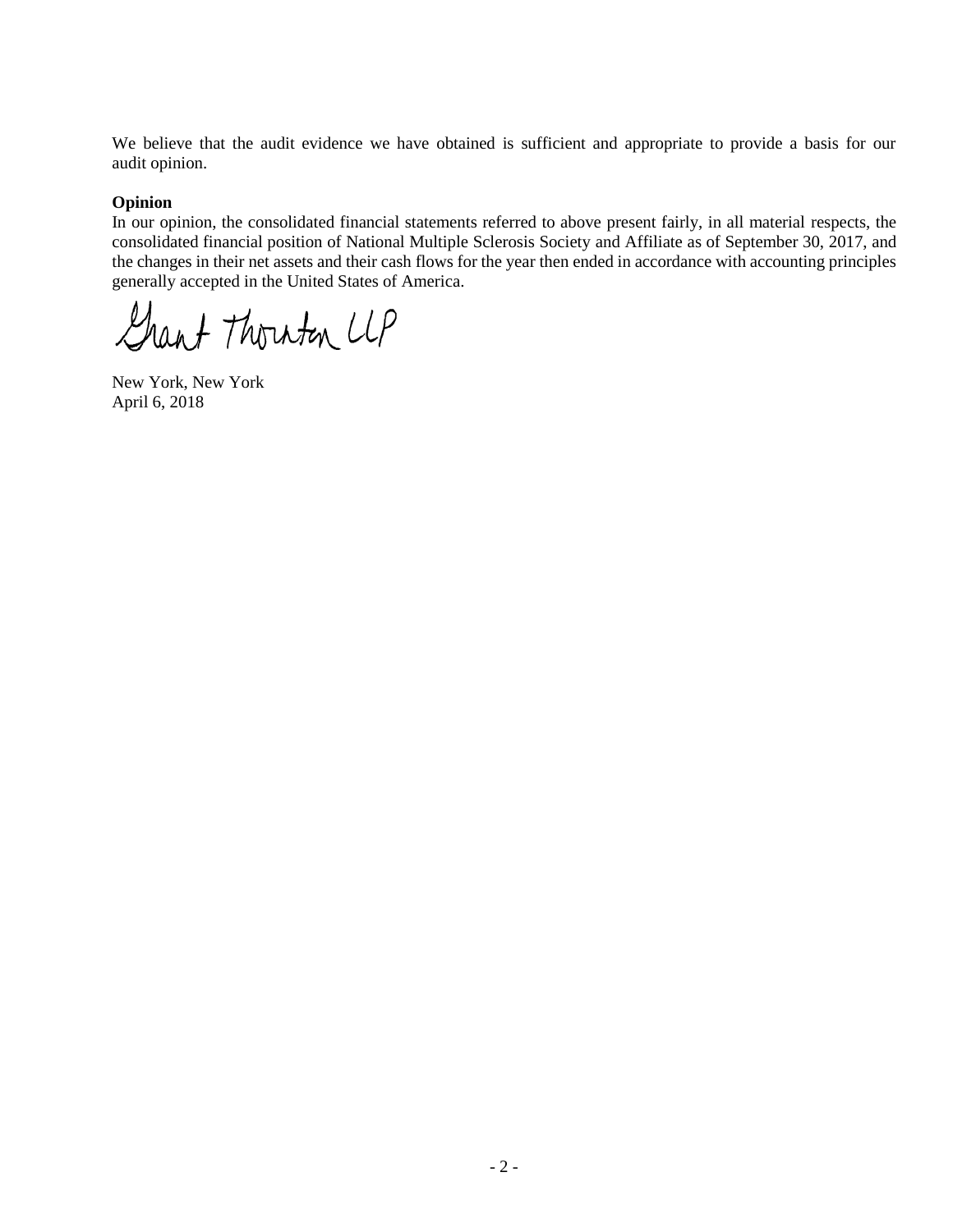**Consolidated Statement of Financial Position**

**As of September 30, 2017**

#### **ASSETS**

| <b>Current Assets</b>                               |                   |
|-----------------------------------------------------|-------------------|
| Cash and cash equivalents                           | \$<br>51,107,512  |
| Current portion of contributions receivable, net    | 14,488,067        |
| Investments, short-term                             | 65, 375, 143      |
| Prepaid expenses and other current assets           | 6,968,034         |
| Total current assets                                | 137,938,756       |
| Contributions receivable, net                       | 673,117           |
| Property and equipment, at cost, net of accumulated |                   |
| depreciation                                        | 6,855,985         |
| Investments related to endowment                    | 6,283,046         |
| Investments related to charitable gift annuities    | 2,445,648         |
| Beneficial interests in trust                       | 1,447,435         |
| Other non-current assets                            | 346,291           |
| Total assets                                        | 155,990,278<br>\$ |
| <b>LIABILITIES AND NET ASSETS</b>                   |                   |
| <b>LIABILITIES</b>                                  |                   |
| <b>Current Liabilities</b>                          |                   |
| Grants payable                                      | \$<br>37,500,928  |
| Accounts payable and accrued expenses               | 14,264,728        |
| Deferred revenue                                    | 8,594,230         |
| Due to Progressive MS Alliance                      | 7,684,478         |
| Other current liabilities                           | 661,211           |
| Total current liabilities                           | 68,705,575        |
| Deferred rent, net of current portion               | 2,784,612         |
| Obligations to annuitants, net of current portion   | 1,619,848         |
| Other non-current liabilities                       | 437,539           |
| <b>Total liabilities</b>                            | 73,547,574        |
| <b>COMMITMENTS AND CONTINGENCIES</b>                |                   |
| <b>NET ASSETS</b>                                   |                   |
| Unrestricted                                        | 56,040,027        |
| Temporarily restricted                              | 19,844,640        |
| Permanently restricted                              | 6,558,037         |
| Total net assets                                    | 82,442,704        |
| Total liabilities and net assets                    | 155,990,278<br>\$ |
|                                                     |                   |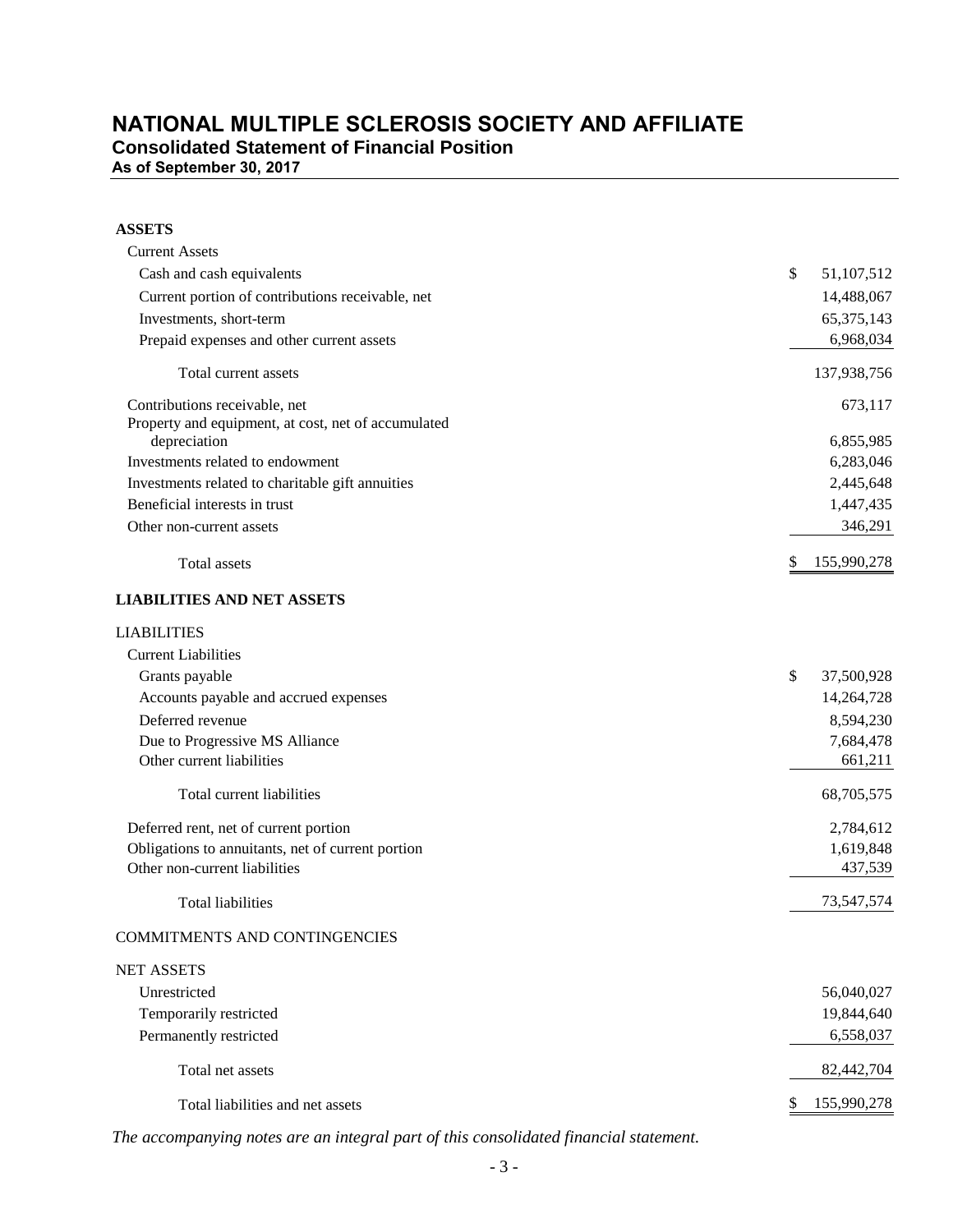## **Consolidated Statement of Activities**

**For the year ended September 30, 2017**

|                                                               | Unrestricted        | <b>Temporarily</b><br><b>Restricted</b> | Permanently<br><b>Restricted</b> | <b>Total</b>       |
|---------------------------------------------------------------|---------------------|-----------------------------------------|----------------------------------|--------------------|
| <b>OPERATING REVENUE</b>                                      |                     |                                         |                                  |                    |
| Public Support                                                |                     |                                         |                                  |                    |
| Special events                                                | \$<br>137, 332, 453 | \$                                      | \$                               | 137, 332, 453<br>S |
| Less: Cost of direct benefits to donors                       | (22,838,966)        |                                         |                                  | (22, 838, 966)     |
| Net special events                                            | 114,493,487         |                                         |                                  | 114,493,487        |
| Contributions from individuals, corporations, and foundations | 43,503,393          | 3,193,595                               | 25,000                           | 46,721,988         |
| Bequests and trust income                                     | 12,435,713          | 1,972,802                               |                                  | 14,408,515         |
| Contributed public service announcements, services,           |                     |                                         |                                  |                    |
| and goods                                                     | 15,392,483          |                                         |                                  | 15,392,483         |
| Total public support                                          | 185,825,076         | 5,166,397                               | 25,000                           | 191,016,473        |
| Advertising, program fees, and other                          | 3,352,179           |                                         |                                  | 3,352,179          |
| Investment income designated for operations                   | 104,316             |                                         |                                  | 104,316            |
| Net assets released from restrictions                         | 5,909,545           | (5,909,545)                             |                                  |                    |
| Total operating revenue                                       | 195,191,116         | (743, 148)                              | 25,000                           | 194,472,968        |
| <b>OPERATING EXPENSES</b>                                     |                     |                                         |                                  |                    |
| Program Services                                              |                     |                                         |                                  |                    |
| Research                                                      | 44,224,433          |                                         |                                  | 44,224,433         |
| Client and community services                                 | 47,728,145          |                                         |                                  | 47,728,145         |
| Public education                                              | 46,289,260          |                                         |                                  | 46,289,260         |
| Professional education and training                           | 5,906,834           |                                         |                                  | 5,906,834          |
| Total program services                                        | 144,148,672         |                                         |                                  | 144, 148, 672      |
| <b>Support Services</b>                                       |                     |                                         |                                  |                    |
| Fundraising                                                   | 40,118,238          |                                         |                                  | 40,118,238         |
| Management and general                                        | 16,516,101          |                                         |                                  | 16,516,101         |
| Total supporting services                                     | 56,634,339          |                                         |                                  | 56,634,339         |
| Total operating expenses                                      | 200,783,011         | $\overline{\phantom{a}}$                | $\overline{\phantom{a}}$         | 200,783,011        |
| Changes in net assets from operations                         | (5,591,895)         | (743, 148)                              | 25,000                           | (6,310,043)        |
| NONOPERATING ACTIVITIES                                       |                     |                                         |                                  |                    |
| Investment return, net                                        | 5,946,815           | 1,178,191                               |                                  | 7,125,006          |
| Adjustment of research grant liability                        | 6,309,326           |                                         |                                  | 6,309,326          |
| Change in fair value of beneficial interest in trust          |                     | 3,655                                   | 22,593                           | 26,248             |
| Change in value of split-interest agreements                  |                     | 181,041                                 | $\overline{\phantom{a}}$         | 181,041            |
| Total nonoperating activities                                 | 12,256,141          | 1,362,887                               | 22,593                           | 13,641,621         |
| Changes in net assets before realignment                      | 6,664,246           | 619,739                                 | 47,593                           | 7,331,578          |
| Inherent contribution acquired through realignment            | 32,367,271          | 14,096,657                              | 4,618,459                        | 51,082,387         |
| Changes in net assets                                         | 39,031,517          | 14,716,396                              | 4,666,052                        | 58,413,965         |
| Net assets, beginning of year                                 | 17,008,510          | 5,128,244                               | 1,891,985                        | 24,028,739         |
| Net assets, end of year                                       | \$<br>56,040,027    | 19,844,640<br>\$                        | \$<br>6,558,037                  | \$<br>82,442,704   |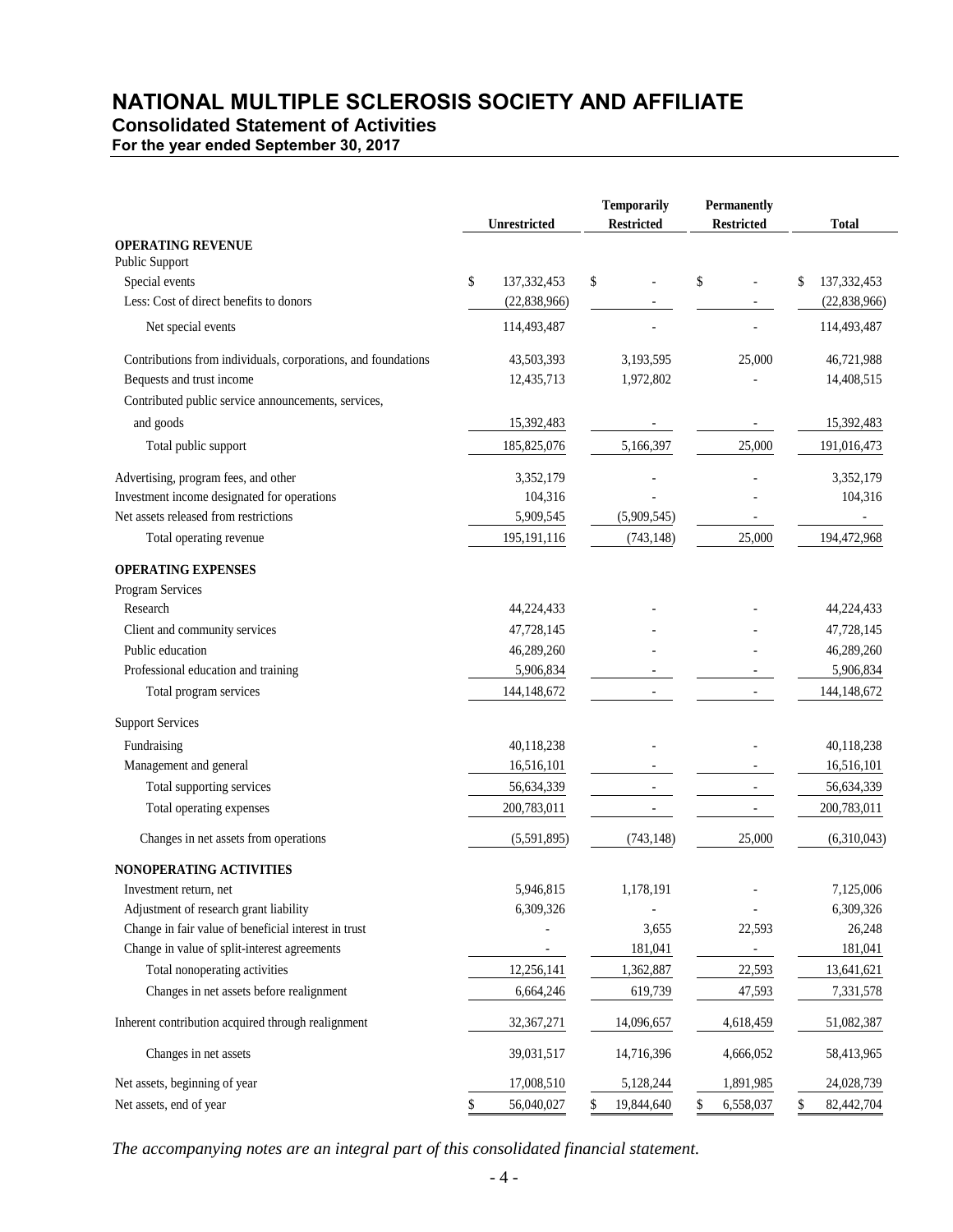**Consolidated Statement of Cash Flows**

**For the year ended September 30, 2017**

| CASH FLOWS FROM OPERATING ACTIVITIES                                   |                  |
|------------------------------------------------------------------------|------------------|
| Changes in net assets                                                  | \$<br>58,413,965 |
| Adjustments to reconcile changes in net assets to net cash             |                  |
| provided by operations                                                 |                  |
| Non-cash portion of inherent contribution acquired through realignment | (26,905,484)     |
| Net realized and unrealized gains on investments                       | (7,229,322)      |
| Adjustment of research grant liability                                 | (6,309,326)      |
| Depreciation and amortization                                          | 2,720,339        |
| Change in value of beneficial interest in trusts                       | (26, 248)        |
| Change in value of split-interest agreements                           | (181, 041)       |
| Deferred rent                                                          | (876, 102)       |
| Changes in:                                                            |                  |
| Contributions receivable                                               | 2,715,802        |
| Prepaid expenses and other assets                                      | 368,187          |
| Accounts payable and accrued expenses                                  | (1,960,057)      |
| Grants payable                                                         | (1,445,525)      |
| Deferred revenue                                                       | (1,032,631)      |
| Other liabilities                                                      | 111,637          |
| Due to Progressive MS Alliance                                         | 5,008,008        |
| Liability to annuitants                                                | (474, 148)       |
| Net cash provided by operating activities                              | 22,898,054       |
| CASH FLOWS FROM INVESTING ACTIVITIES                                   |                  |
| Purchase of furniture and equipment                                    | (2,083,169)      |
| Purchase of investments                                                | (35, 424, 186)   |
| Proceeds from sales of investments                                     | 31,750,822       |
| Net cash used in investing activities                                  | (5,756,533)      |
| Net increase in cash and cash equivalents                              | 17, 141, 521     |
| Cash and cash equivalents, beginning of year                           | 33,965,991       |
| Cash and cash equivalents, end of year                                 | \$<br>51,107,512 |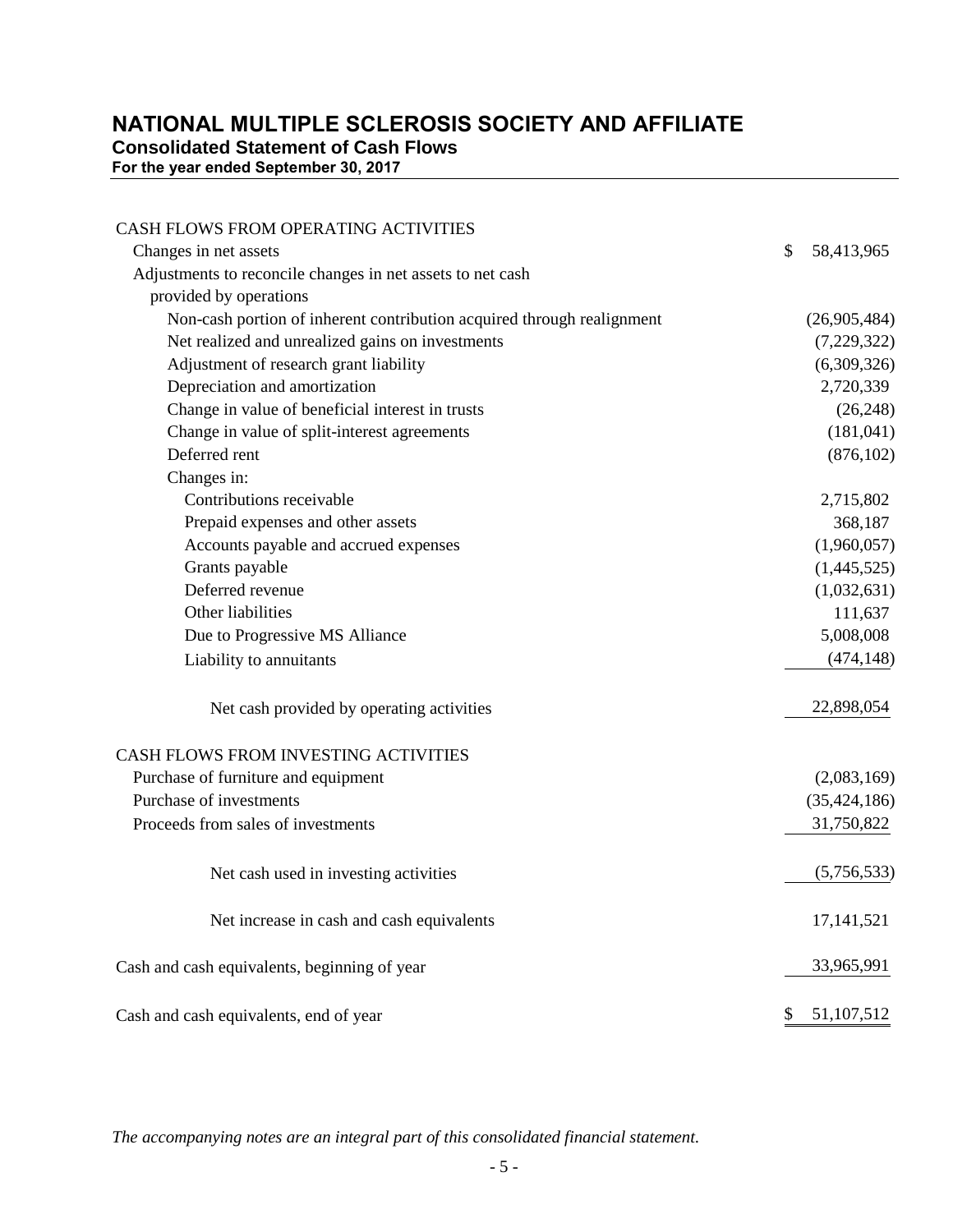## **NATIONAL MULTIPLE SCLEROSIS SOCIETY AND AFFILIATE Consolidated Statement of Functional Expenses**

**For the year ended September 30, 2017**

|                                                                         |            |                                                   |    | <b>Program Activities</b> |                                                  |                  | <b>Supporting Services</b> |                  |     |                                  |               |     |                                           |   |                |
|-------------------------------------------------------------------------|------------|---------------------------------------------------|----|---------------------------|--------------------------------------------------|------------------|----------------------------|------------------|-----|----------------------------------|---------------|-----|-------------------------------------------|---|----------------|
|                                                                         | Research   | <b>Client</b> and<br>Community<br><b>Services</b> |    | Public<br>Education       | Professional<br><b>Education and</b><br>Training | <b>Total</b>     |                            | Fund-<br>Raising |     | <b>Management</b><br>and General | <b>Total</b>  |     | <b>Direct</b><br>Donor<br><b>Benefits</b> |   | Grand<br>Total |
| Salaries, payroll taxes, and benefits                                   | 3,226,987  | 29,376,405<br>-S                                  | -S | 22,291,178                | 2,924,581                                        | 57,819,151<br>S. | - S                        | 15,395,597       | - S | 10,393,910                       | 25,789,507 \$ |     |                                           | S | 83,608,658     |
| Awards, grants, and prizes<br>Contributed public service announcements, | 39,064,441 | 3,820,156                                         |    | 29,772                    | 1,700,678                                        | 44,615,047       |                            | 105,566          |     | 12,582                           | 118,148       |     | 2,950,661                                 |   | 47,683,856     |
| services, and goods                                                     | 441,022    | 15,096                                            |    | 12,926,189                | 1,332                                            | 13,383,639       |                            | 2,116,629        |     | 6,216                            | 2,122,845     |     | 1,097,069                                 |   | 16,603,553     |
| Professional fees                                                       | 328,488    | 4,670,530                                         |    | 1,878,771                 | 291,295                                          | 7,169,084        |                            | 7,213,450        |     | 1,739,316                        | 8,952,766     |     |                                           |   | 16,121,850     |
| Occupancy                                                               | 204,943    | 3,484,023                                         |    | 2,766,724                 | 307,414                                          | 6,763,104        |                            | 2,049,425        |     | 1,434,598                        | 3,484,023     |     | 3,843,917                                 |   | 14,091,044     |
| Conferences, meetings, and travel                                       | 683,626    | 2,081,411                                         |    | 799,640                   | 288,831                                          | 3,853,508        |                            | 1,561,835        |     | 230,113                          | 1,791,948     |     | 8,016,320                                 |   | 13,661,776     |
| Printing, publication, and postage                                      | 21,989     | 521,036                                           |    | 2,902,718                 | 61,764                                           | 3,507,507        |                            | 3,776,356        |     | 663,024                          | 4,439,380     |     |                                           |   | 7,946,887      |
| Credit card fees and bank fees                                          | 5,851      | 57,625                                            |    | 18,986                    | 32                                               | 82,494           |                            | 4,087,559        |     | 155,044                          | 4,242,603     |     |                                           |   | 4,325,097      |
| Depreciation and amortization                                           | 54,407     | 924,915                                           |    | 734,492                   | 81,610                                           | 1,795,424        |                            | 544,068          |     | 380,847                          | 924,915       |     |                                           |   | 2,720,339      |
| Other                                                                   | 192,679    | 2,776,948                                         |    | 1,940,790                 | 249,297                                          | 5,159,714        |                            | 3,267,753        |     | 1,500,451                        | 4,768,204     |     | 6,931,029                                 |   | 16,858,947     |
| Total expenses                                                          | 44,224,433 | 47,728,145                                        |    | 46,289,260                | 5,906,834                                        | 144, 148, 672    |                            | 40,118,238       |     | 16,516,101                       | 56,634,339    |     | 22,838,996                                |   | 223,622,007    |
| Less: Cost of direct benefits to donors                                 |            |                                                   |    |                           |                                                  |                  |                            |                  |     |                                  |               |     | (22, 838, 996)                            |   | (22,838,996)   |
| Total expenses as reported on the statement                             |            |                                                   |    |                           |                                                  |                  |                            |                  |     |                                  |               |     |                                           |   |                |
| of activities                                                           | 44,224,433 | 47,728,145                                        |    | 46,289,260                | 5,906,834<br><sup>S</sup>                        | \$144,148,672    |                            | 40,118,238       |     | 16,516,101                       | 56,634,339    | - S |                                           |   | 200,783,011    |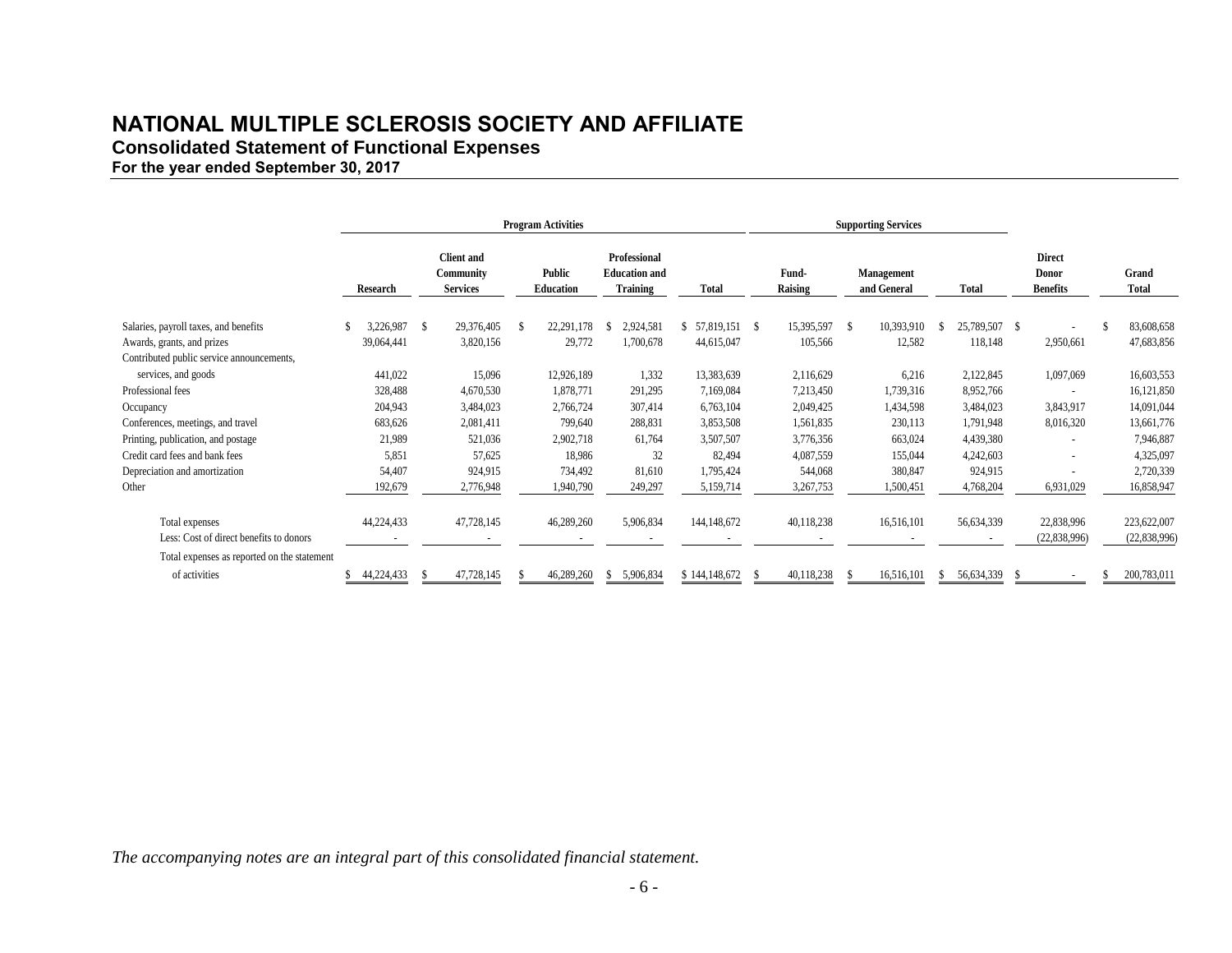## **1. ORGANIZATION**

National Multiple Sclerosis Society and Affiliate (collectively, the "Society"), a national not-for-profit health agency, envisions a world free of Multiple Sclerosis ("MS"). Everything the Society does is focused so that people affected by MS can live their best lives as we stop MS in its tracks, restore what has been lost, and end MS forever. The Society is comprised of offices across the country and is governed by a national board of directors and supported by local boards of trustees. The Society's mission is fulfilled through funding cutting-edge research grants and training programs, driving change through advocacy, collaborating with MS organizations worldwide, and connecting people affected by MS to information, resources and people to live their best lives now. To move us ever closer to a world free of MS, the Society, in fiscal 2017 alone, invested over \$44 million to support more than 350 new and ongoing research projects around the world while providing information and services to over one million people.

National Multiple Sclerosis Society qualifies as a charitable organization as defined by Internal Revenue Code ("IRC") Section 501(c)(3) and, accordingly, is exempt from federal income taxes under IRC section 501(a). Additionally, since National Multiple Sclerosis Society is publicly supported, contributions qualify for the maximum charitable contribution deduction under the IRC. Fast Forward LLC ("Fast Forward"), its consolidated not-for-profit affiliate, derives its tax exemption from National Multiple Sclerosis Society and is treated as a "disregarded entity" for tax purposes.

Effective October 1, 2016 the Society consolidated the 36 chapters and the national headquarters into a single entity under one federal employer's identification number. The unified entity will issue one set of audited financial statements and file a single tax return. This transition better aligns the Society's resources in order for the organization to maximize its impact so that each person affected by MS can live their best life while we relentlessly pursue a cure for everyone with MS. For accounting purposes, the transition was treated as an acquisition of 100% of the assets and liabilities of the 36 chapters by the Society. Total assets acquired from the 36 chapters approximated \$73.7 million and net assets acquired approximated \$51 million. No consideration was given in exchange for these interests.

## **2. SIGNIFICANT ACCOUNTING POLICIES**

### **Principles of Consolidation**

The accompanying consolidated financial statements consist of the accounts of National Multiple Sclerosis Society and Fast Forward, a not-for-profit limited liability company of which National Multiple Sclerosis Society is the sole member.

### **Use of Estimates**

The preparation of financial statements in conformity with U.S. generally accepted accounting principles ("U.S. GAAP") requires management to make estimates and assumptions that affect the reported amounts of assets and liabilities and disclosure of contingent assets and liabilities and the amounts of revenues and expenses during the reporting period, the most significant of which include the fair values assigned to certain financial instruments; the collectability of contributions receivable; the fair value of contributed public service announcements; and the useful lives assigned to property and equipment. Actual results could differ from those estimates.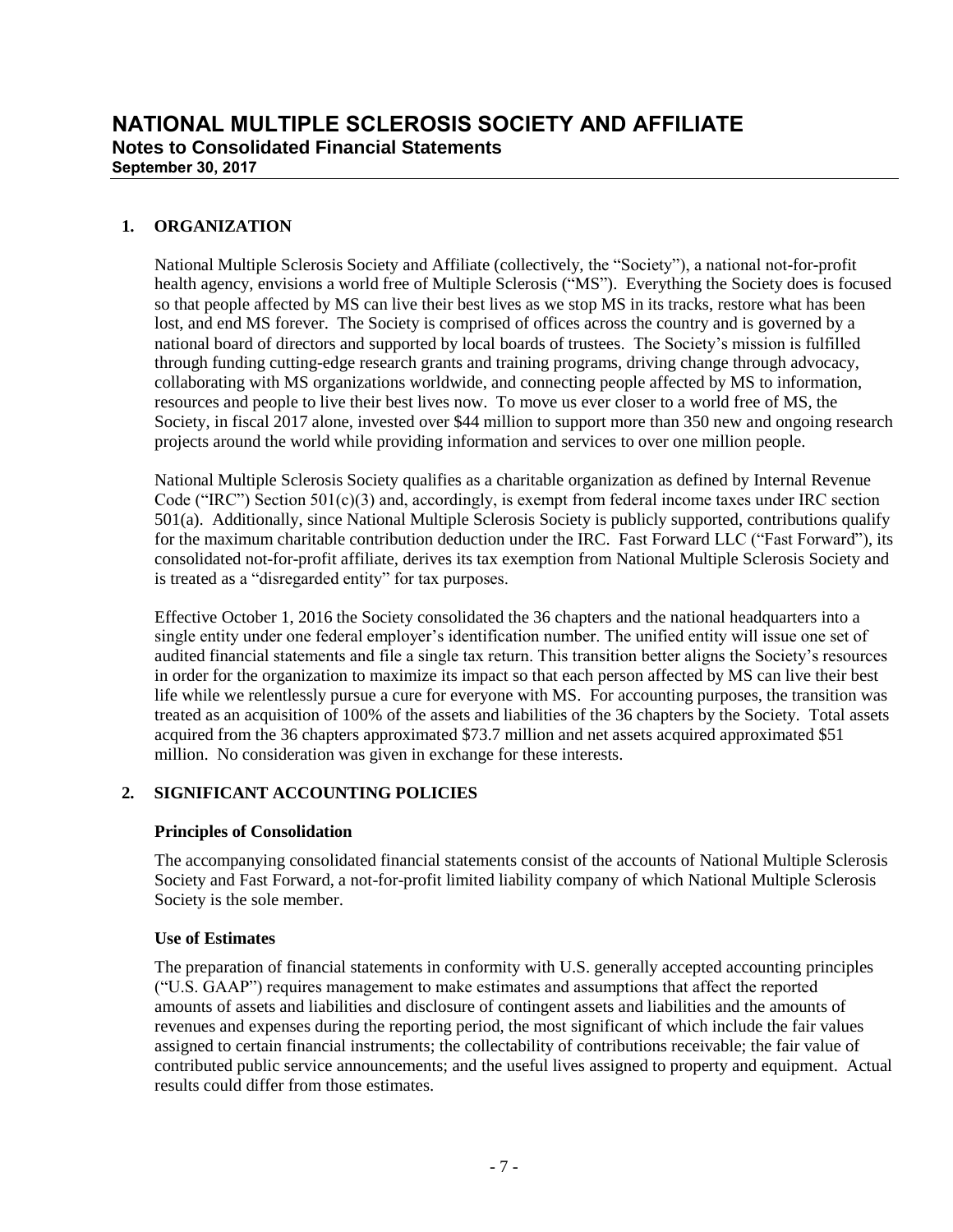## **Basis of Accounting**

The accompanying consolidated financial statements have been prepared using the accrual basis of accounting in accordance with U.S. GAAP. Accordingly, all significant intercompany accounts and transactions have been eliminated in the accompanying consolidated financial statements. Net assets and revenues, expenses, gains, and losses are classified based on the existence or absence of donor-imposed restrictions.

Accordingly, the net assets of the Society and changes therein are classified and reported as follows:

Unrestricted net assets - Net assets available at the discretion of management and the Board of Directors (the "Board"). These net assets may be used by the Society in support of any of its program or supporting services.

Temporarily restricted net assets - Net assets subject to donor-imposed stipulations that will be met either by actions of the Society and/or passage of time.

Permanently restricted net assets - Net assets which contain certain donor-imposed restrictions that stipulate that such resources be maintained permanently by the Society. Generally, the donors of these assets permit the Society to use all or part of the income earned on related investments for general or specific purposes.

### **Revenue Recognition**

Contributions (including unconditional promises to give) are recorded at fair value when received. Contributions received with donor stipulations that limit the use of the donated assets are reported as either temporarily restricted or permanently restricted support. Unconditional promises to give, with payments due in future years, are reported as either temporarily restricted or permanently restricted support, discounted to present value using credit adjusted discount rates which articulate with the collection period of the respective pledge. Such discount rates are not subsequently revised. When a donor restriction expires, that is, when a time restriction ends or a purpose restriction is fulfilled, temporarily restricted net assets are reclassified to unrestricted net assets and reported on the consolidated statement of activities as net assets released from restrictions.

Special event, contribution, and advertising revenues are recorded on an accrual basis as earned. Revenue from program-related fees are recorded at fair value when earned.

Unconditional bequests (donations received under terms of a will) are reported as revenues when notification of the bequest is received, the amount is reasonably determinable, and the probate court declares the will valid.

Fast Forward receives contributions under separate collaboration agreements with other not-for-profit organizations to fund certain Sponsored Research Agreements ("SRAs") entered with certain organizations for the purpose of conducting specified research and development and therapeutic strategies for progressive multiple sclerosis ("R&D") activities. Amounts received, which are refundable to the related not-for-profit organizations if not spent for the specified activities, are recorded as support when the activities have been performed or expenditures have been incurred by the recipient organizations.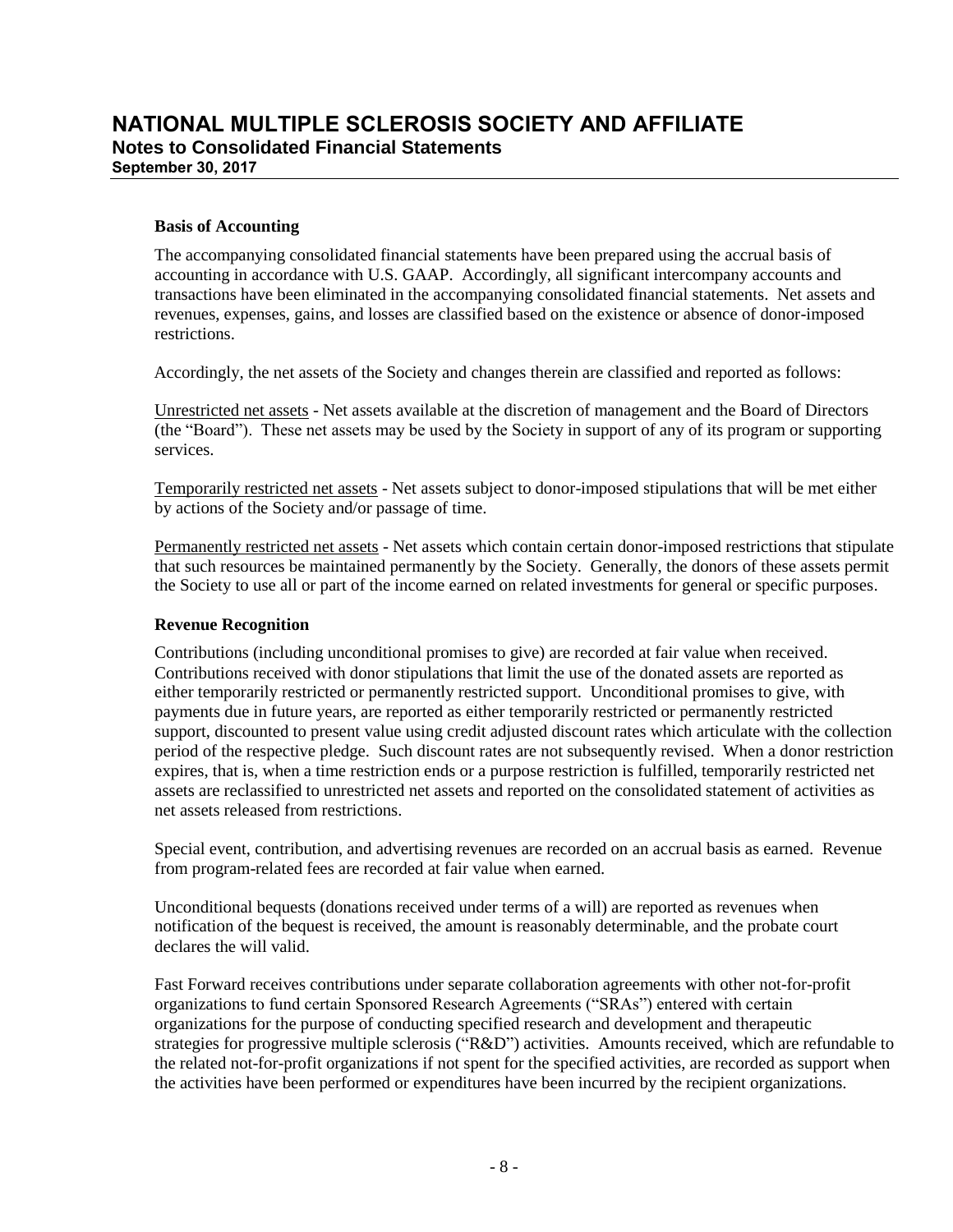## **Allowance for Doubtful Accounts**

The Society maintains an allowance for doubtful accounts for estimated losses that may result from the inability of donors or advertisers to make payments. Such allowances are based on several factors, including but not limited to, historical collection experience, and the financial condition of its markets, donors or advertisers. Accounts are written off when deemed to be uncollectible.

### **Functional Allocation of Expenses**

The costs of providing Society programs and supporting services have been summarized on a functional basis on the consolidated statements of activities and functional expenses.

The following is a description of Society programs activities:

*Research -* The Society supports research projects around the world aimed at stopping multiple sclerosis in its tracks, restoring function, and ending the disease forever.

*Client and Community Services -* Programs, services and resources for people living with multiple sclerosis and affected by multiple sclerosis which facilitate education, recreation, physical and emotional wellness, provide financial resources and a connection for people living with multiple sclerosis. Also includes costs associated with collaborating with other community organizations, focusing on access to healthcare, rehabilitation, treatments and therapies; long-term care; disability rights issues; vocational training and rehabilitation, wellness and fitness; and, outreach and education to rural and underserved populations.

*Public Education* - Costs associated with educating the public about multiple sclerosis including the Society's annual multiple sclerosis awareness campaign, public service announcements, Momentum, which is the Society's flagship magazine distributed quarterly to people with multiple sclerosis, healthcare providers, supporters of the Society, and MS Connection newsletter, which includes information about programs and activities in local markets.

*Professional Education and Training -* Activities or programs designed to improve the knowledge, skills and critical judgment of physicians and other healthcare professionals engaged (directly or indirectly) in providing client services by keeping them abreast of new diagnostic techniques and therapies.

Supporting services represent costs for administrative and general support activities not directly related to program services. Fundraising includes salaries and related expenses of employees involved in fundraising activities.

### **Research Grants**

Research grants, which are generally awarded for three years, are recognized in accordance with defined payment schedules, and as the related conditions on which they depend are met. Research grants are subject to revocation rights by the Society and the continued qualification of grantees, among other criteria. Accordingly, grants are evaluated annually and expensed as approved. Society policy regarding the recognition of grants payable is to include only those amounts for which a specific grantee is identified, and the respective grant has been approved by the Society's President and CEO.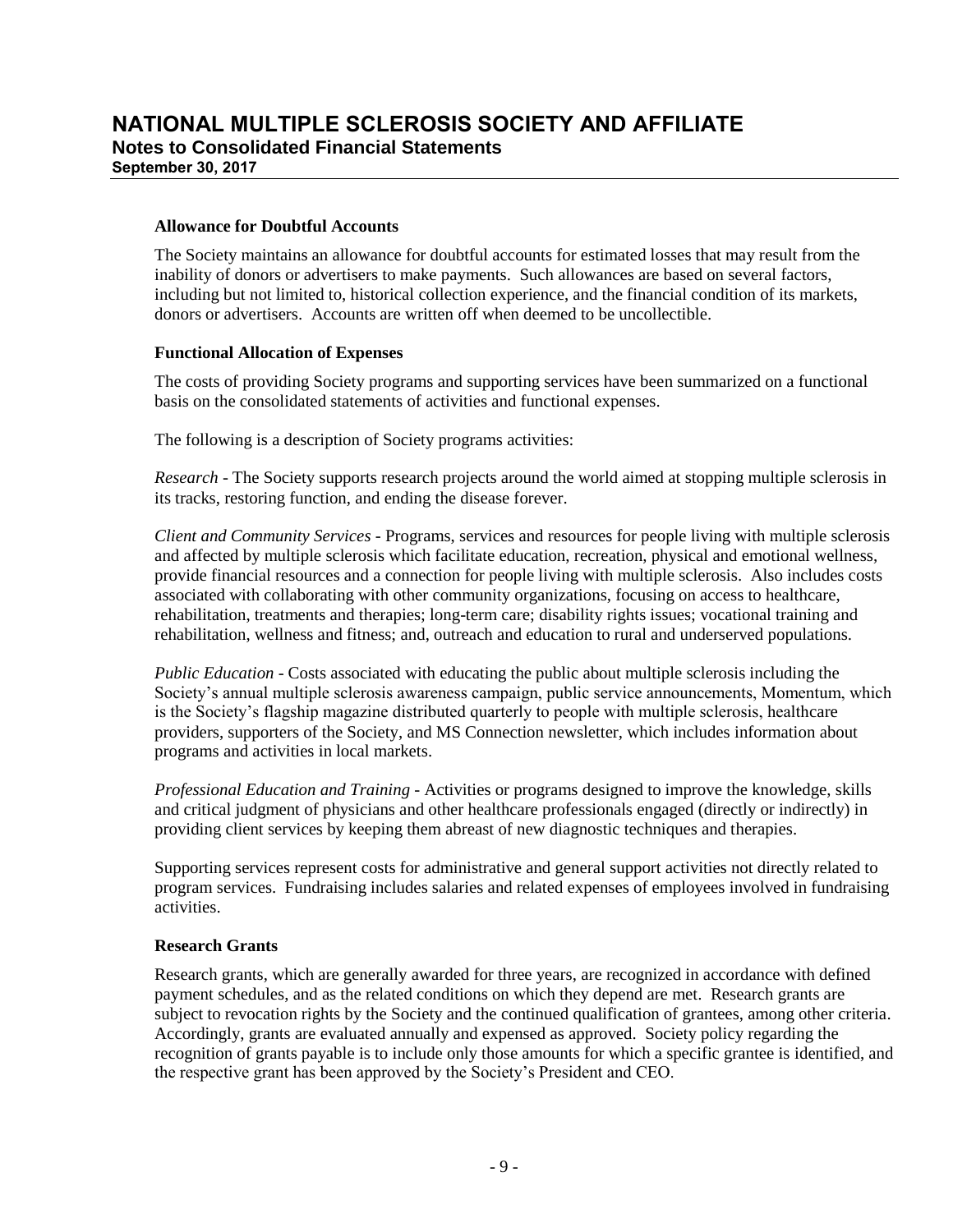Payments made under Sponsored Research Agreements are recognized as an expense, as services or R&D activities performed by the funded entities in accordance with the terms of the respective SRA. Funding commitments by Fast Forward, for which future payments are conditioned upon achieving certain stipulated milestones, as set forth in the respective SRA, are not recognized in the financial statements.

## **Joint Costs**

The Society accounts for costs of activities that include both a fundraising appeal and informational content (joint costs) in accordance with standards incorporated in the Accounting Standards Codification ("ASC") of the Financial Accounting Standards Board. In fiscal year 2017, the Society incurred joint costs of \$4,246,047, for information materials and activities that included fundraising appeals.

These costs have been allocated as follows as of September 30, 2017:

| Fundraising             | $\frac{$}{2,525,178}$ |
|-------------------------|-----------------------|
| Management and General  | 612.415               |
| <b>Public Education</b> | 1,108,454             |
| Total                   | 4.246.047             |

## **Concentration of Credit Risk**

Cash, cash equivalents and investments are exposed to various risks, such as interest rate, market and credit risks. To manage such risks, the Society has a diversified investment portfolio in a variety of asset classes managed by an independent investment manager. The Society's cash, cash equivalents and investments are placed with high credit quality financial institutions. The Society regularly evaluates its investments, including performance thereof. Due to inherent risks and potential volatility in investment valuations, the amounts reported on the accompanying consolidated financial statements can vary substantially from year to year. The Society maintains its cash in various bank deposit accounts that, at times, may exceed federally insured limits; however, the Society does not anticipate nonperformance by these financial institutions.

## **Cash and Cash Equivalents**

The Society considers highly liquid investments with original maturities of three months or less from the date purchased, other than those held in the investment portfolio, to be cash equivalents. At September 30, 2017, substantially all the Society's cash and cash equivalents were on deposit with one financial institution.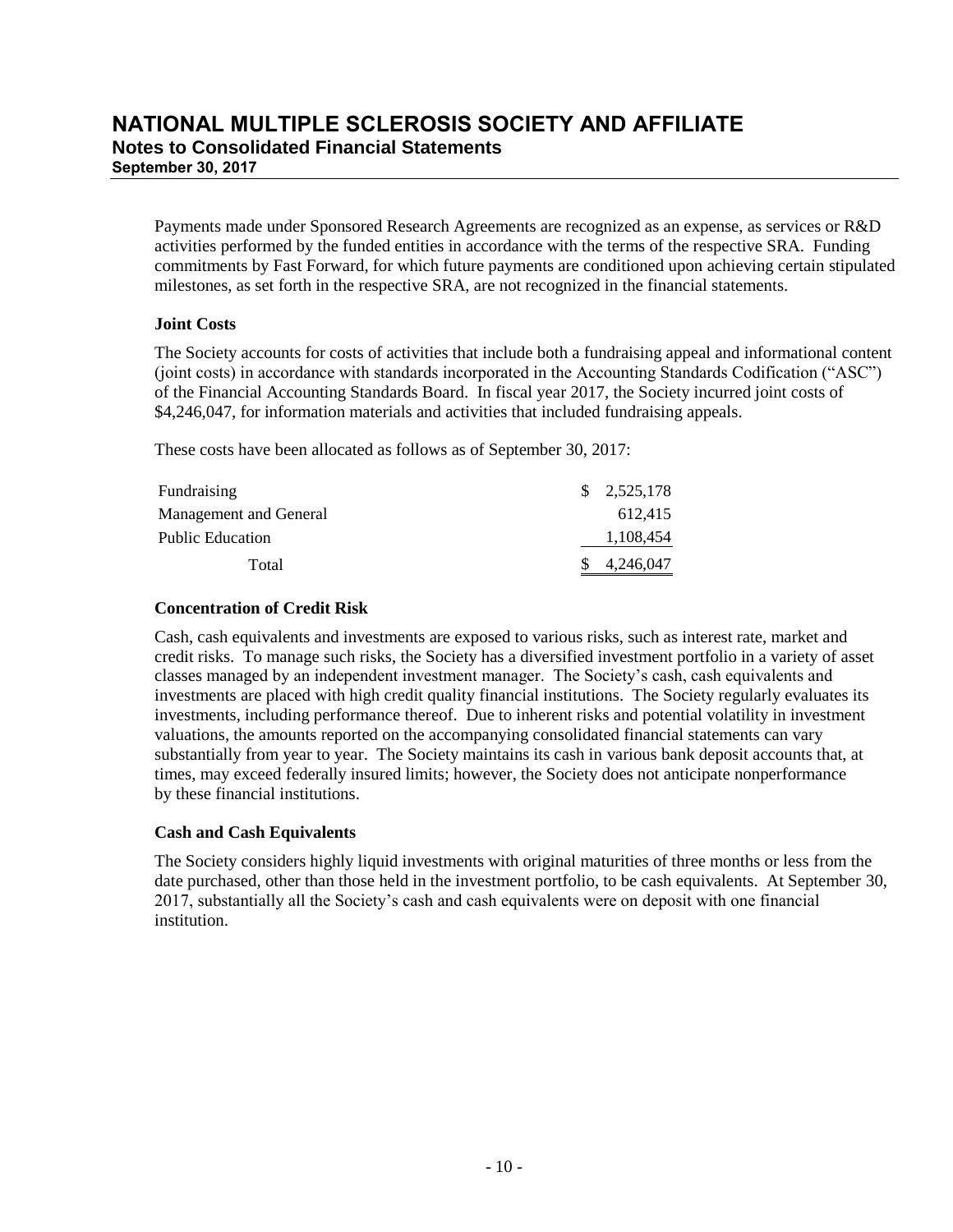#### **Contributions Receivable**

At September 30, 2017, the Society's contributions receivable, net, consist of the following:

| Amounts expected to be collected:        |                  |
|------------------------------------------|------------------|
| In less than one year                    | \$<br>14,624,078 |
| Less: Allowance for doubtful accounts    | (136, 011)       |
| Net contributions receivable, current    | 14,488,067       |
| One to three years                       | 725,000          |
| Less: Discount to present value          | (51, 883)        |
| Net contributions receivable, noncurrent | 673,117          |
| Total                                    | 15, 161, 184     |

#### **Investments and Investment Return**

Investments in mutual funds and equity securities are reported at fair value, based on published unit values or quoted market prices in active markets as of the reporting date. Investments in debt securities are carried at fair value, based on measurement inputs derived directly from quoted market prices or observable inputs, such as quoted market prices for similar securities, interest rates, credit risks, and other factors. Investments in certificates of deposit are carried at cost, which approximates fair value. Donated securities are recorded at their quoted fair values on the date received. Warrants received in connection with the funding of SRAs are stated at their estimated fair value. Income earned from investments, including realized and unrealized gains and losses and interest and dividends, is recorded in the net asset class owning the assets, except for permanently restricted net assets where the income is recorded as temporarily restricted and then reclassified to unrestricted upon appropriation for expenditure by the Board in accordance with the Society's spending rate policy.

### **Split-Interest Agreements and Beneficial Interest in Trust**

Under the Society's annuity program, the Society is the beneficiary of a number of split-interest agreements established with donors, whereby the Society controls and invests the donated assets and shares with the donors or the donor's designee(s) income generated from these assets until such time as stated in the agreement (usually upon death of the donor or the donor's designee(s)). At that time, the residual assets are available for use by the Society subject to any restrictions stipulated by the donor.

The Society records a liability for amounts payable to annuitants, using an actuarial calculation performed at the time of gift. The obligation to the annuitant is accreted to the amount payable to annuitants over their life expectancies and adjustments are made annually for changes in mortality, if any, and results from the investment of donated assets. The Society's liability to annuitants at September 30, 2017 is based on a discount rate of 6% per annum and totaled \$1,853,499, of which \$1,619,848 is reflected within the consolidated statement of finance position as due to annuitants for the non-current portion and \$241,651 is included within other current liabilities for the current portion. State-mandated reserves related to these arrangements are maintained at required levels.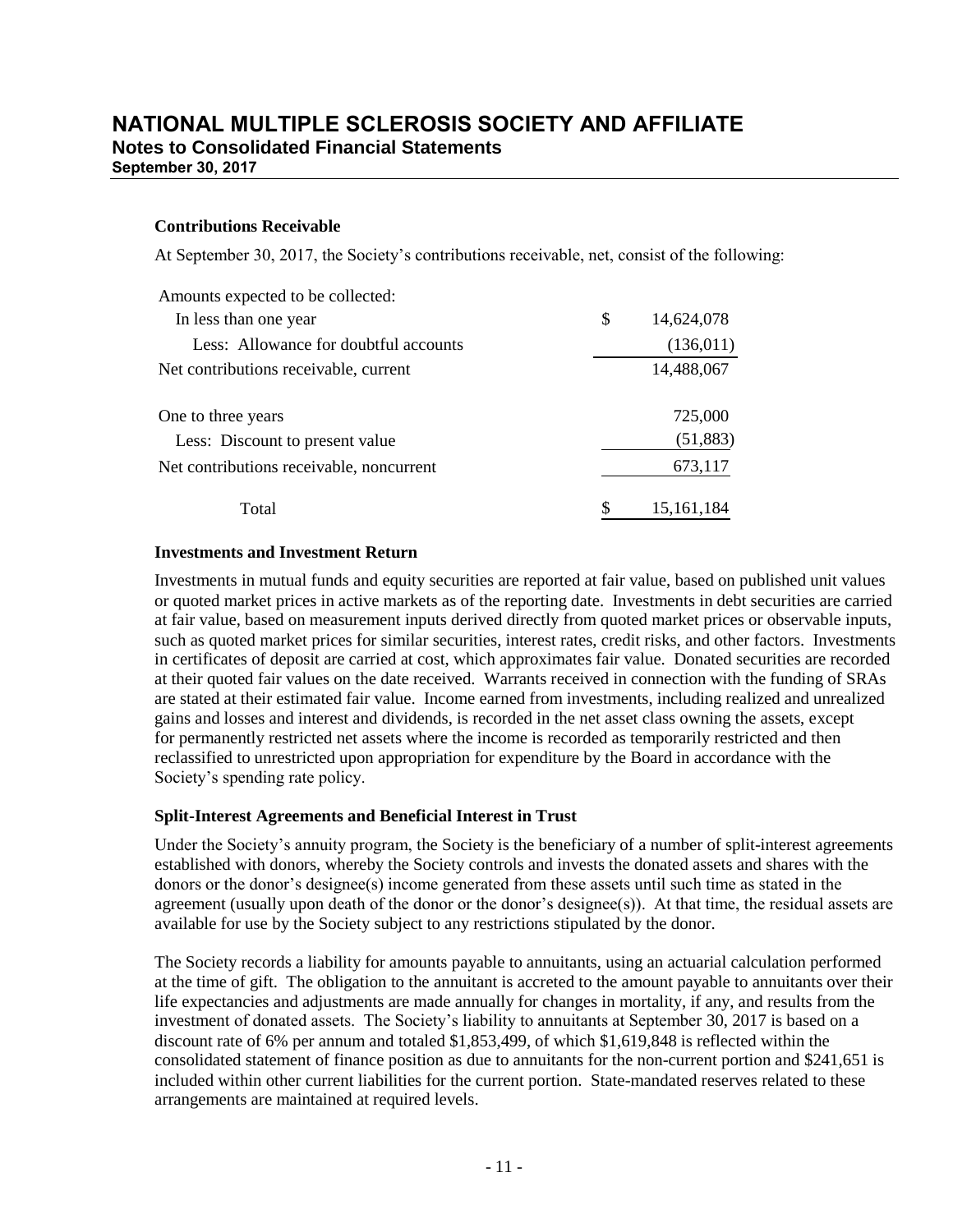In situations where the assets are controlled and invested by an independent third-party, the Society records a beneficial interest in trust and contribution revenue for its share of the assets at fair value based on the present value of the estimated future distributions to be received by the Society over the expected term of the respective agreements. The Society's beneficial interest in trusts at September 30, 2017 totaled \$1,447,435.

## **Property and Equipment**

Property and equipment are carried at cost, if purchased or if donated, at fair value at the date of gift, less accumulated depreciation and amortization. Depreciation is computed on the straight-line basis over the estimated useful lives of the assets, generally three to seven years. Amortization of leasehold improvements is provided on the straight-line method over the lesser of their estimated useful lives or the terms of the related lease.

## **Due to** *Progressive MS Alliance*

The Society is a managing member, along with Associanzione Italiana Sclerosi Multipla (Italy), MS Research Australia, Multiple Sclerosis International Federation, MS Society (United Kingdom), and the Multiple Sclerosis Society of Canada, of the *Progressive MS Alliance* (the "*Alliance*"). The *Alliance* is open to MS organizations from around the world and is continually seeking new member organizations from the global MS community. The *Alliance* made a joint commitment to accelerate the development of treatment for progressive MS by removing scientific and technological barriers. The *Alliance* has four strategic objectives which include: raise profile and accelerate progress, secure resources and globalize research funding, inspire, galvanize and engage among priority stakeholders and deliver operational excellence by aligning resources.

As a managing member, the Society committed to providing funds of approximately \$25,377,000 over the following eight years conditional on various factors. In addition, the Society maintains custody of the pooled funds contributed from other *Alliance* members. The disbursement of funds for various progressive MS research initiatives are approved by voting *Alliance* members. The Society received a total of \$5,923,941 ending September 30, 2017 from *Alliance* members, which will be held until such time the funds are approved for expenditure. As of September 30, 2017, the Society recorded unspent donated funds, consisting of both Society and other *Alliance* members' monies, totaling \$7,684,478 as a liability.

### **Donated Goods and Services**

Donated goods and services, including public service announcements and donated advertising, used by the Society in programs, special events, and supporting services, are reflected as in-kind contributions and expensed on the accompanying consolidated financial statements at their estimated fair value at the date of receipt.

The Society received donated print, radio and television public service announcements of approximately \$14.9 million for the year ended September 30, 2017. Such amounts, which are based upon information provided by third-party media services, are recorded at their estimated fair value determined on the date of contribution and are reported as contributed public service announcements revenue, public education program expense and fundraising expense on the accompanying consolidated statements of activities and functional expenses.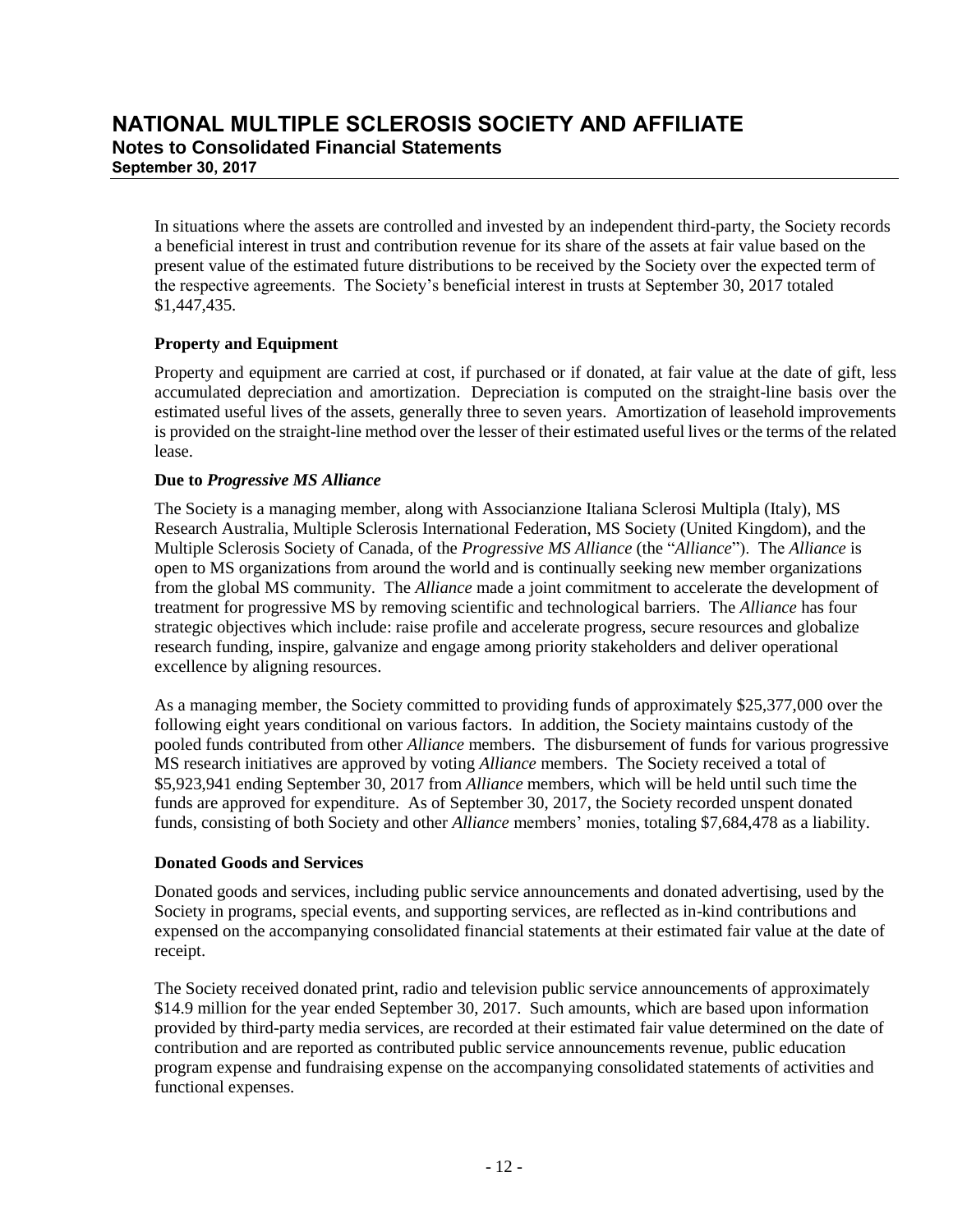Highly qualified volunteers serving on peer review research committees have donated their time and efforts to the Society. These contributed services, which meet the recognition criteria under U.S. GAAP, totaled \$440,134 for the year ended September 30, 2017. Such amounts are recorded at their estimated fair value at the date of contribution and are reported as contributions from individuals, corporations and foundations revenue and expenses on the accompanying consolidated statements of activities and functional expenses.

A number of volunteers, including members of the Board of Directors, have made significant contributions of their time in furtherance of Society' program and support functions. The value of this contributed time does not meet the criteria for recognition as contributed services in accordance with U.S. GAAP and, accordingly, is not reflected in the accompanying consolidated financial statements.

## **Deferred Rent**

Rent expense/income is recorded on a straight-line basis over the term of the respective lease. The difference between rental payments made/received under the lease and rent expense/income calculated on a straight-line basis is recorded as deferred rent receivable or deferred rent liability on the consolidated statement of financial position.

## **Accounting for Uncertainty in Income Taxes**

Guidance in "Accounting for Uncertainty in Income Taxes" under the Financial Accounting Standards Board (the "FASB") Accounting Standards Codification, clarifies the accounting for uncertainty in tax positions taken or expected to be taken in a tax return, including issues relating to financial statement recognition and measurement. This standard provides that the tax effects from an uncertain tax position can be recognized in the financial statements only if the position is "more-likely-than-not" to be sustained, if the position were to be challenged by a taxing authority. The standard also provides guidance on measurement, classification, interest and penalties, and disclosure. The Society has processes presently in place to ensure the maintenance of its tax-exempt status; to identify and report unrelated income; to determine its filing and tax obligations in jurisdictions for which it has nexus; and, to identify and evaluate other matters that may be considered tax positions.

### **Subsequent Events**

The Society has evaluated subsequent events through April 6, 2018, the date the consolidated financial statements were available for issuance. The Society is not aware of any subsequent events which would require recognition or disclosure in the accompanying consolidated financial statements.

## **Recently Issued Accounting Pronouncements**

In May 2014, the FASB issued Accounting Standards Update ("ASU") 2014-09, "Revenue from Contracts with Customers", to clarify the principles for recognizing revenue and to improve financial reporting by creating common revenue recognition guidance for U.S. GAAP and International Financial Reporting Standards. The core principle of the new guidance is that an entity should recognize revenue to depict the transfer of promised goods or services to customers in an amount that reflects the consideration to which the entity expects to be entitled in exchange for these goods and services. Subsequently, the FASB issued ASU 2015-14, "Revenue from Contracts with Customers, Deferral of the Effective Date," which deferred the effective date of ASU 2014-09 for one year. As such, ASU 2014-09 will be effective for the Society for annual reporting periods beginning after December 15, 2018. The Society has not determined the impact of ASU 2014-09 at this time.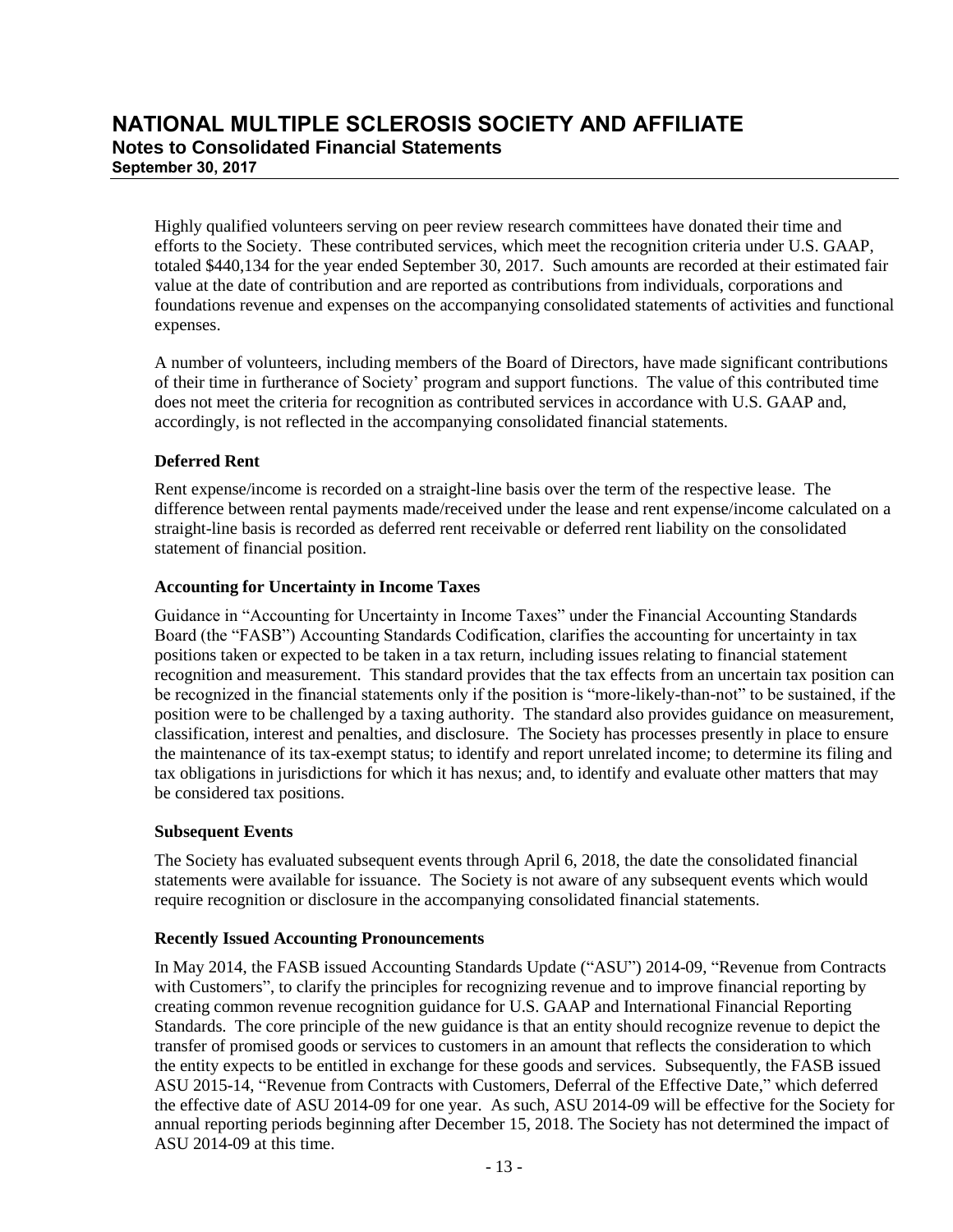In February 2016, the FASB issued ASU 2016-02, "Leases", which requires that most leased assets be recognized on the balance sheet as assets and liabilities for the rights and obligations created by these leases. An entity is required to apply the amendments in ASU 2016-02 under the modified retrospective transition approach. This approach includes a number of optional practice expedients. Under these practical expedients, an organization will continue to account for leases that commence before the effective date in accordance with current U.S. GAAP, unless the lease is modified. However, lessees are required to recognize on the balance sheet leased assets and liabilities for operating leases at each reporting date. ASU 2016-02 is effective for fiscal years beginning after December 15, 2018. The Society has not determined the impact of ASU 2016-02 at this time.

In August 2016, the FASB issued ASU 2016-14, "Presentation of Financial Statements for Not-For-Profit Entities," which makes targeted changes to the not-for-profit financial reporting model. The new ASU marks the completion of the first phase of a larger project aimed at improving not-for-profit financial reporting. Under the new standard, net asset reporting will be streamlined and clarified. The existing threecategory classification of net assets will be replaced with a simplified model that combines temporarily restricted and permanently restricted into a single category called "net assets with donor restrictions." The guidance for classifying deficiencies in endowment funds and on accounting for the lapsing of restrictions on gifts to acquire property, plant, and equipment have also been simplified and clarified. New disclosures will highlight restrictions on the use of resources that make otherwise liquid assets unavailable for meeting near-term financial requirements. Not-for-profits will continue to have flexibility to decide whether to report an operating subtotal and if so, to self-define what is included or excluded. However, if the operating subtotal includes internal transfers made by the governing board, transparent disclosures must be provided. The standard also imposes several new requirements related to reporting expenses, including providing information about expenses by their natural classification. ASU 2016-14 is effective for fiscal years beginning after December 15, 2017. The Society has not determined the impact of ASU 2016-14 at this time.

## **3. SPECIAL EVENTS REVENUE**

A summary of the Society's special events revenue for the year ended September 30, 2017 is as follows:

| \$ 69,304,759 |
|---------------|
| 44,126,024    |
| 10,975,412    |
| 9,460,322     |
| 3,465,936     |
| 137, 332, 453 |
| (22,838,966)  |
| \$114,493,487 |
|               |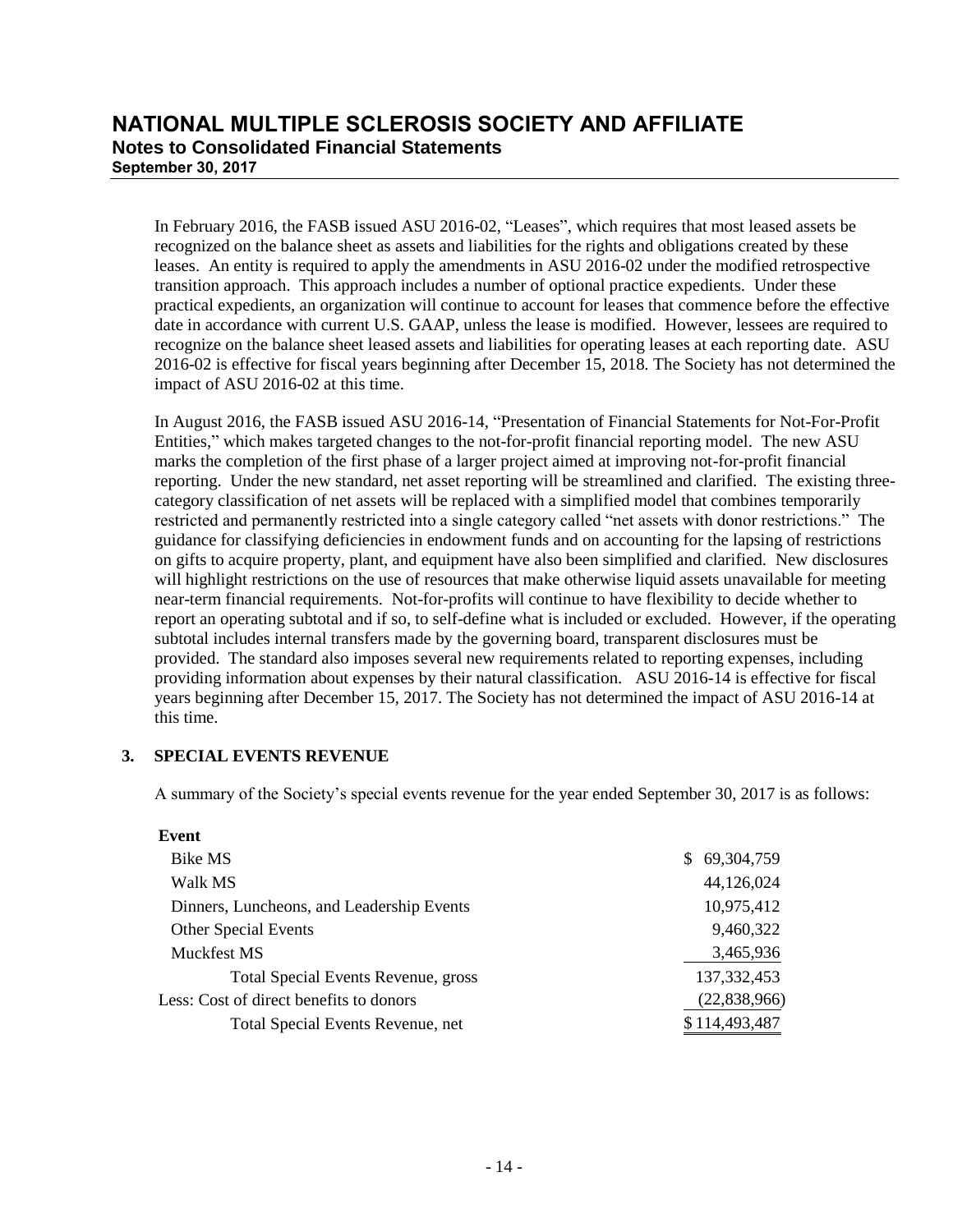## **4. FAIR VALUE MEASUREMENTS**

The Society follows guidance for fair value measurements that defines fair value as the exchange price that would be received for an asset or paid to transfer a liability (an exit price) in the principal or most advantageous market for the asset or liability in an orderly transaction between market participants on the measurement date. As required by U.S. GAAP for fair value measurements, the Society uses a fair value hierarchy that maximizes the use of observable inputs and minimizes the use of unobservable inputs by requiring that observable inputs be used when available.

Observable inputs are inputs that market participants would use in pricing the asset or liability based on market data obtained from independent sources. Unobservable inputs reflect assumptions that market participants would use in pricing the asset or liability based on the best information available in the circumstances. The hierarchy is broken down into three levels based on the transparency of inputs as follows:

- Level 1 Quoted prices are available in active markets for identical assets or liabilities as of the measurement date. A quoted price for an identical asset or liability in an active market provides the most reliable fair value measurement because it is directly observable to the market.
- Level 2 Pricing inputs other than quoted prices in an active market, which are either directly or indirectly observable as of the measurement date. The nature of these securities includes investments for which quoted prices are available but traded less frequently and investments that are fair valued using other securities, the parameters of which can be directly observed.
- Level 3 Securities that have little to no pricing observability as of the measurement date. These securities are measured using management's best estimate of fair value, where the inputs into the determination of fair value are not observable and require significant management judgment or estimation.

Inputs are used in applying the various valuation techniques and broadly refer to the assumptions that market participants use to make valuation decisions, including assumptions about risk. Inputs may include price information, volatility statistics, specific and broad credit data, liquidity statistics and other factors. A financial instrument's level within the fair value hierarchy is based on the lowest level of any input that is significant to the fair value measurement. However, the determination of what constitutes "observable" requires significant judgment by an entity. The Society considers observable data to be that market data that is readily available, regularly distributed or updated, reliable and verifiable, not proprietary, and provided by independent sources that are actively involved in the relevant market.

The categorization of a financial instrument within the hierarchy is based upon the pricing transparency of the instrument and does not necessarily correspond to the Society's perceived risk of that instrument.

The carrying amounts of cash and cash equivalents, contributions receivable, prepaid expenses and other current assets, accounts payable and accrued expenses, deferred revenue and other liabilities approximate fair value due to the short maturity of these financial instruments.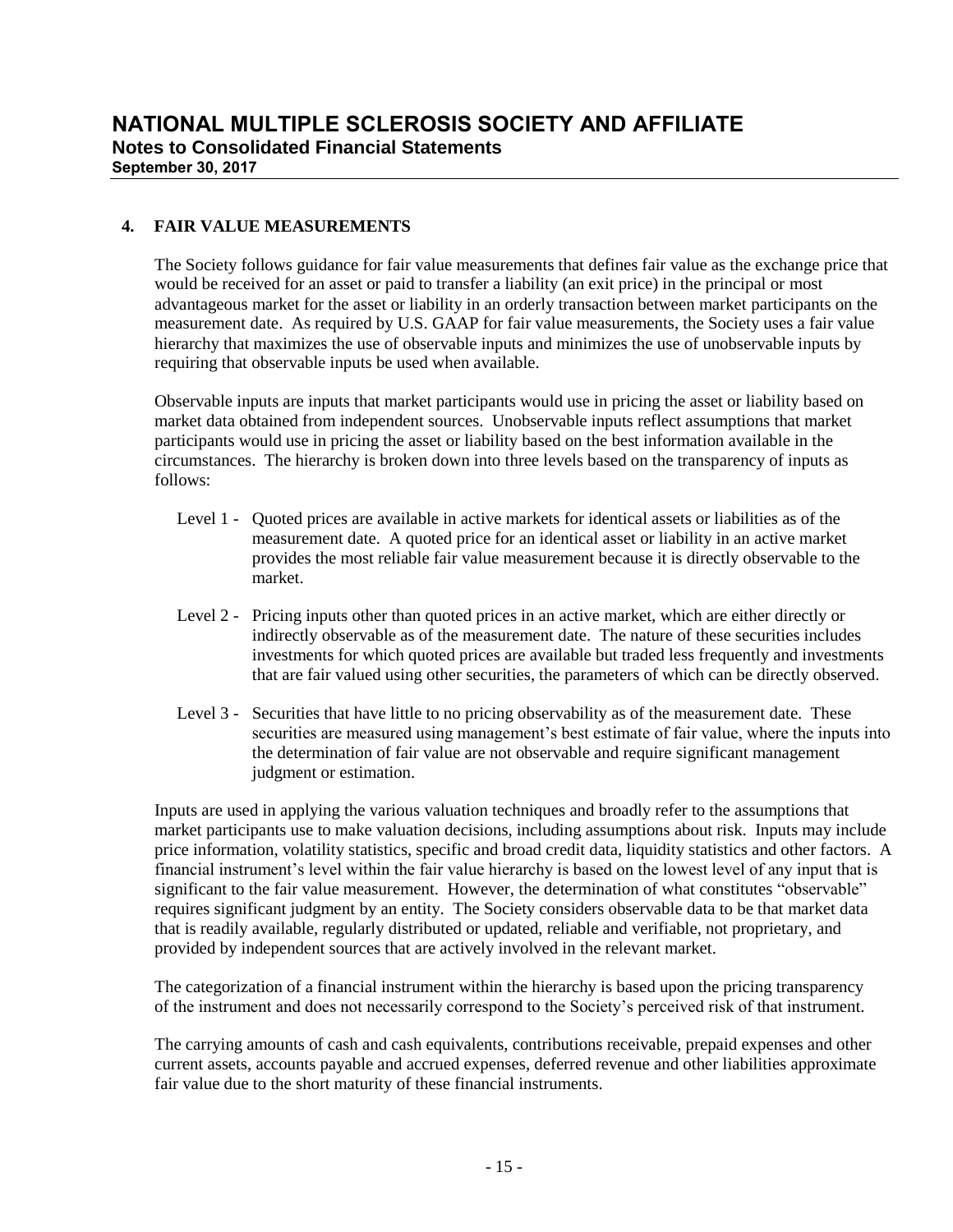The fair values assigned to investments and split-interest arrangements are based on the quoted fair values of the underlying securities as of the measurement date.

The following table provides the fair value hierarchy of the Society's financial instruments as of September 30, 2017:

|                                                      | <b>Level 1</b> | Level 2 |  | Level 3 |                 | <b>Total</b> |
|------------------------------------------------------|----------------|---------|--|---------|-----------------|--------------|
| Investments, investments related to endowment,       |                |         |  |         |                 |              |
| and investments related to charitable gift annuities |                |         |  |         |                 |              |
| Equities                                             | \$32,952,741   | \$      |  | \$      | $\qquad \qquad$ | \$32,952,741 |
| Mutual funds                                         | 39, 391, 130   |         |  |         |                 | 39,391,130   |
| Other investments                                    |                |         |  |         | 136,934         | 136,934      |
| Total investments reported on the                    |                |         |  |         |                 |              |
| fair value hierarchy                                 | 72,343,871     |         |  |         | 136.934         | 72,480,805   |
| Cash and cash equivalents                            |                |         |  |         |                 | 1,623,032    |
| Total investments                                    |                |         |  |         |                 | 74,103,837   |
| Beneficial interest in trust                         |                |         |  |         | 1,447,435       | 1,447,435    |
| Total                                                | \$72,343,871   | \$      |  |         | 1,584,369       | \$75,551,272 |

Beneficial interest in trust is stated at fair value based on the trust's reporting of the underlying assets as of the reporting date.

Stock warrants, which are included in other investments in the table above, are valued using Level 3 inputs, based primarily on the estimation and allocation of enterprise value among the equity classes of each of the companies that issued the warrants using acceptable valuation approaches for privately held, early-stage companies, which the Society considers to be reasonable.

Changes in fair value of investments measured with Level 3 inputs are as follows:

|                                   |   | <b>Other</b><br><b>Investments</b> | <b>Beneficial</b><br>Interest in<br><b>Trust</b> |   | <b>Total</b> |
|-----------------------------------|---|------------------------------------|--------------------------------------------------|---|--------------|
| <b>Balance September 30, 2016</b> | S | 159,991                            | \$<br>91,116                                     | S | 251,107      |
| Acquired through Realignment      |   |                                    | 1,380,071                                        |   | 1,380,071    |
| <b>Distribution</b>               |   |                                    | (50,000)                                         |   | (50,000)     |
| Change in fair values             |   | (23,057)                           | 26,248                                           |   | 3,191        |
| <b>Balance September 30, 2017</b> |   | 136,934                            | 1,447,435                                        |   | 1,584,369    |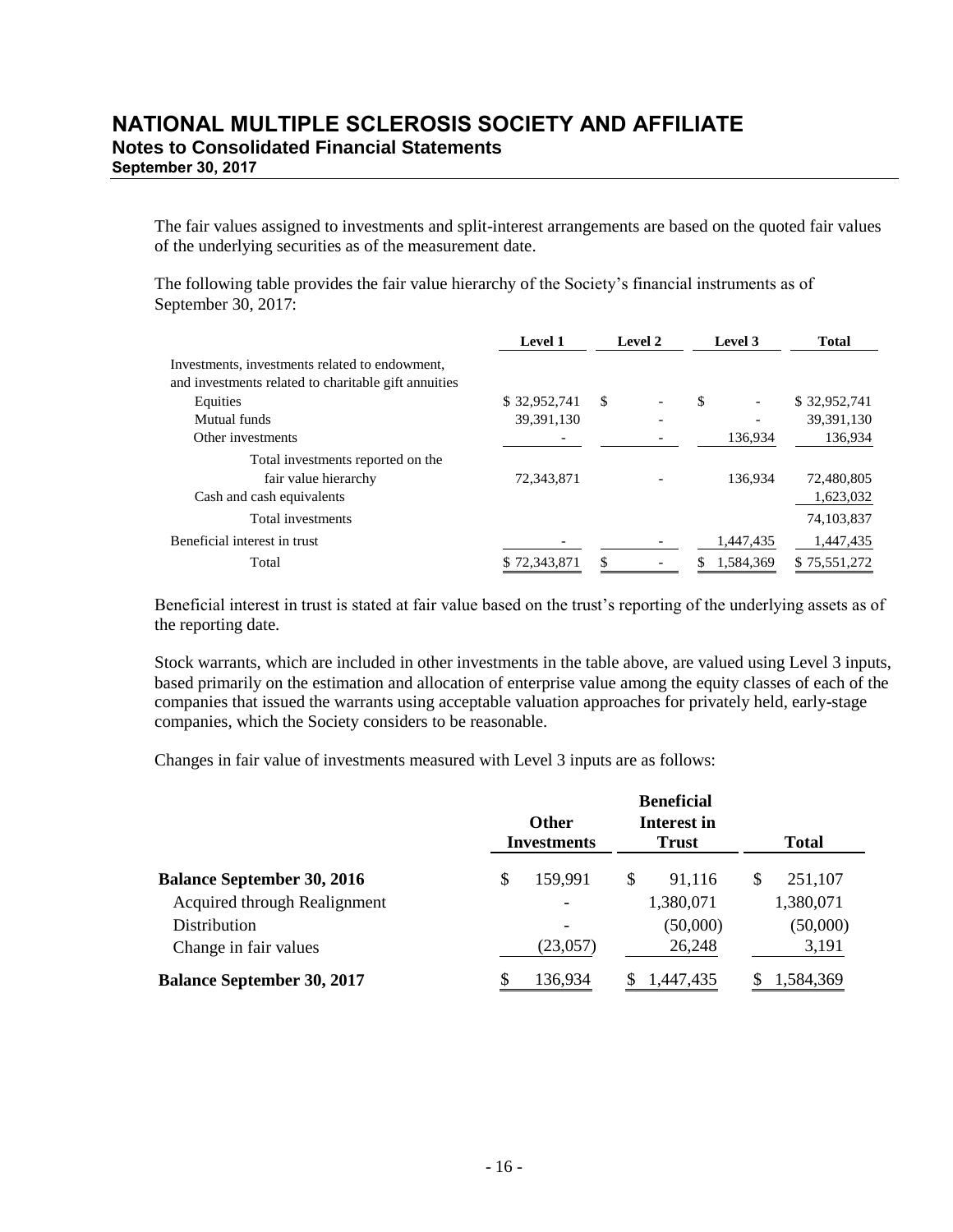## **5. INVESTMENT RETURN**

The components of the Society's net investment gains, including the change in fair value of split-interest agreements, in the accompanying consolidated statement of activities are as follows for the year ended September 30, 2017:

| Interest and dividends                           | \$1,402,900  |
|--------------------------------------------------|--------------|
| Net realized and unrealized gains on investments | 6,255,981    |
|                                                  | 7.658.881    |
| Less: Investment advisory fees                   | (248,518)    |
| Total                                            | \$ 7,410,363 |

#### **6. PROPERTY AND EQUIPMENT, NET**

Property and equipment, net, consist of the following at September 30, 2017:

| Furniture and fixtures                          | 3,448,895<br>S |
|-------------------------------------------------|----------------|
| Equipment                                       | 10,677,314     |
| Leasehold improvements                          | 5,536,332      |
| Software                                        | 5,322,046      |
|                                                 | 24,984,587     |
| Less: Accumulated depreciation and amortization | (18, 128, 602) |
| Total                                           | 6,855,985      |

### **7. EMPLOYEE RETIREMENT PLAN**

The Society participates in a 401(k) Plan for all eligible employees of the Society. The Society will match 100% of the first 3% of employee contributions to the plan plus 50% on the next 2% for a maximum Safe Harbor Match contribution of 4% of pay each payroll period. For the fiscal year ended September 30, 2017, pension expense totaled \$1,913,103, after application of forfeitures.

### **8. LEASES**

The Society leases space for 94 offices throughout the United States through short-term leases, with terms ranging from 12 to 120 months, and containing provisions for future rent increases that are included in the future minimum lease payments below and are amortized using the straight-line method over the lease terms.

The Society sublets a portion of its premises in New York, NY and Chicago, IL under non-cancellable sublease agreements. The subleases are co-terminus with the respective leases.

Rent expense computed on the straight-line basis, totaled approximately \$8.1 million for the year ended September 30, 2017. The Society recorded a deferred rent liability at September 30, 2017 of \$3,212,000, the current portion of which (\$427,500) is reflected within other current liabilities on the consolidated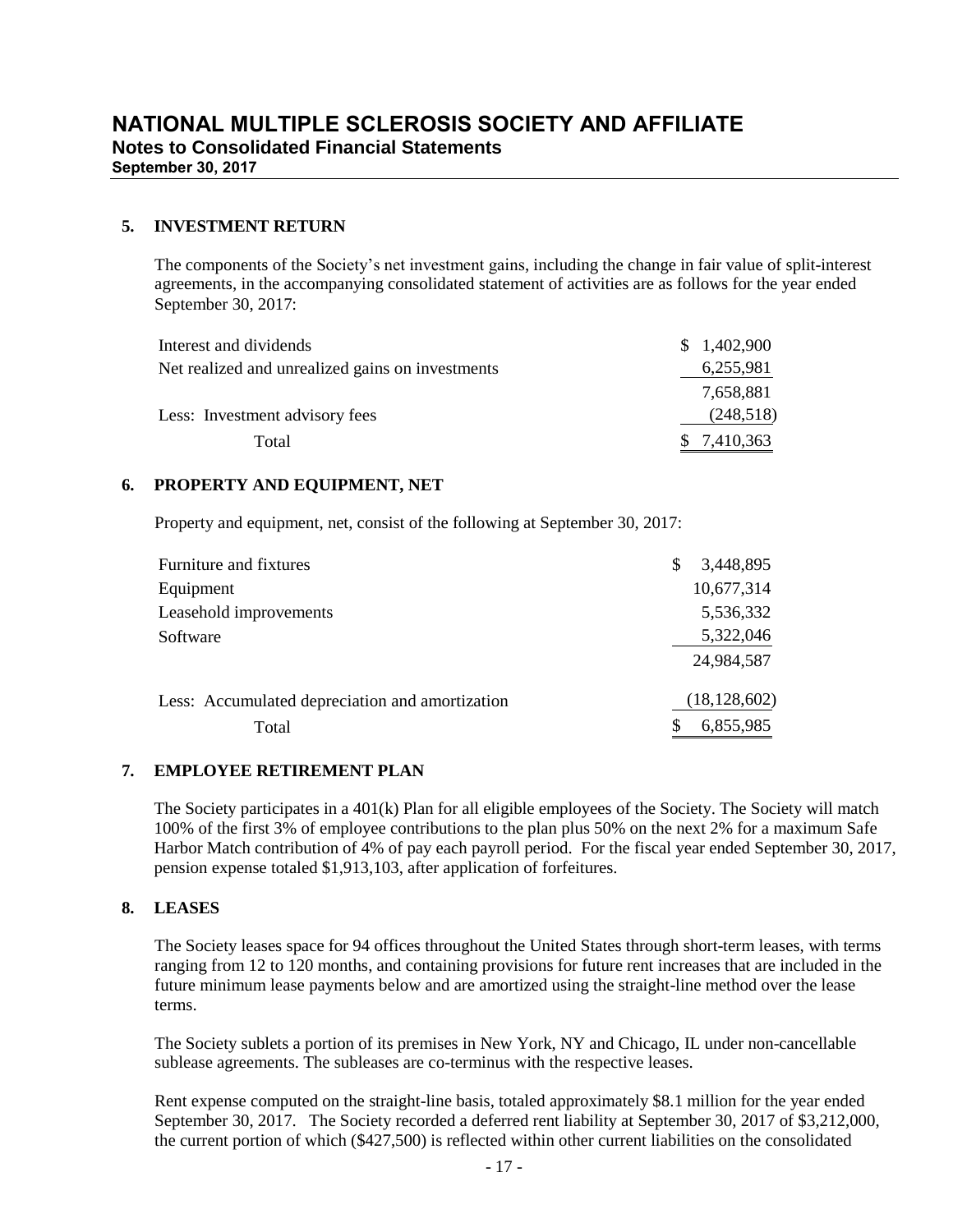statement of financial position, and a deferred rent receivable at September 30, 2017 of \$96,700, which is reflected in the consolidated statement of financial position as part of prepaid expenses and other current assets.

Approximate future minimum lease commitments due under property and equipment operating leases and related minimum sublease income are as follows:

| <b>Year Ending September 30,</b> | <b>Lease Payments</b> | <b>Sublease Income</b> |           |  |
|----------------------------------|-----------------------|------------------------|-----------|--|
| 2018                             | \$<br>7,113,170       | \$                     | 825,445   |  |
| 2019                             | 6,337,122             |                        | 833,295   |  |
| 2020                             | 5,674,742             |                        | 841,145   |  |
| 2021                             | 5,039,279             |                        | 848,996   |  |
| 2022                             | 2,952,552             |                        | 559,611   |  |
| Thereafter                       | 1,701,644             |                        | 38,923    |  |
| Total                            | \$<br>28,818,509      |                        | 3,947,415 |  |

### **9. RESEARCH AND DEVELOPMENT ACTIVITIES**

#### **Research and Fellowship Grants**

The Society's program services include funding for research and fellowship projects to be conducted in the future, generally over three to five-year periods. These projects are funded by unrestricted net assets and revenue to be generated by the Society. Commitments for research and fellowship projects are subject to, among other things, revocation rights by the Society, the continued qualifications of grantees, and the grantees satisfying prior conditions before payment.

Outstanding future commitments for research and fellowship projects, which are not recorded within grants payable on the accompanying consolidated statement of financial position, due to their conditional nature, are as follows:

| <b>Year Ending September 30,</b> | <b>Research and</b><br><b>Fellowships</b> |  |  |  |
|----------------------------------|-------------------------------------------|--|--|--|
| 2018                             | \$<br>18,779,178                          |  |  |  |
| 2019                             | 9,156,386                                 |  |  |  |
| 2020                             | 2,352,474                                 |  |  |  |
| 2021                             | 714,454                                   |  |  |  |
| Total                            | 31,002,492                                |  |  |  |

### **Commercial Research Grant Funding**

Fast Forward enters into SRAs with selected biotechnology companies and academic institutions engaged in research and development projects aimed at identifying and developing therapies and or diagnostics to improve the treatment of multiple sclerosis. Under the SRAs, Fast Forward agrees to provide funding for specified R&D activities, payable as defined milestones are achieved. Fast Forward funds SRAs from the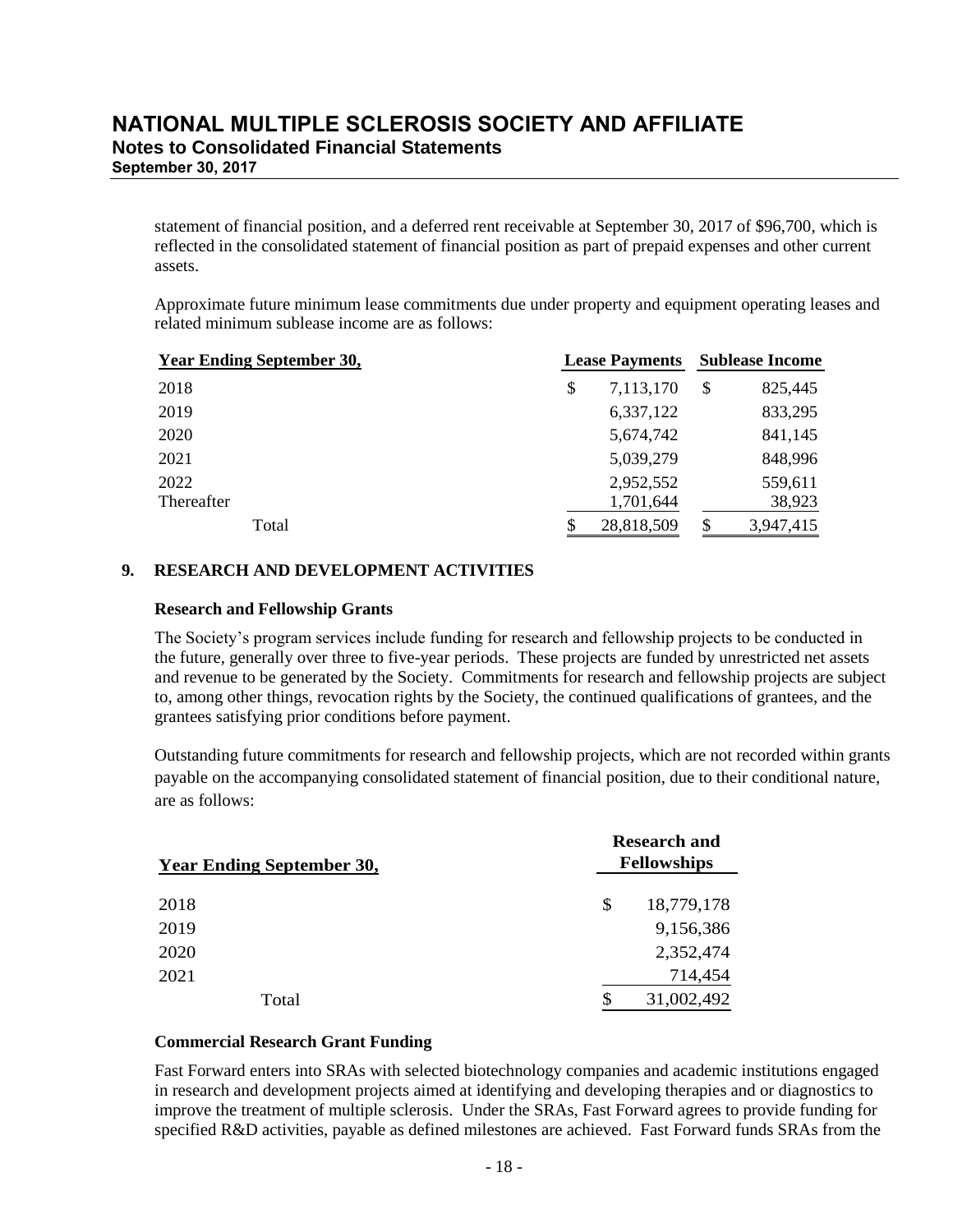public support it receives from donors or through the Society, and from other funding entities under collaboration agreements. Under certain SRAs, Fast Forward received warrants or options to purchase ordinary shares, preferred stock, or common stock, of the respective R&D companies. In addition, certain SRAs entitle Fast Forward to royalties upon the achievement of specified developmental milestones for funded projects.

There were no warrants received during fiscal 2017; however, two development milestones were achieved by funded entities that resulted in royalty payments totaling \$420,000 made to the Society.

In fiscal 2017, the Society deployed a total of \$1,058,137 through Fast Forward to funded entities under SRAs.

## *Collaboration Agreement with Other Not-for-Profit Organizations*

Fast Forward entered into a collaboration agreement with a not-for-profit organization, whereby the organizations agreed to co-fund Fast Forward's programs to aid early-stage pharmaceutical and biotechnology companies engaged in the development of innovative therapeutic and/or diagnostic strategies for multiple sclerosis, and programs to facilitate the translation of academic multiple sclerosis research discoveries into commercial development. The agreement allowed Fast Forward to choose the companies or institutions to be funded from funds provided by the organizations.

During fiscal 2017, there were three projects co-funded through this agreement, which were still active as of September 30, 2017. Total funds deployed by the Society in fiscal 2017 to projects co-funded by the notfor-profit organization totaled \$482,362. Of these disbursements, \$409,065 is reflected within research expense on the consolidated statement of activities and \$73,297 is reflected within prepaid expenses and other current assets on the consolidated statement of financial position. The prepaid expense balance associated with the collaboration agreements totaled \$230,462 as of September 30, 2017. Outstanding conditional funding commitments under the collaboration agreements totaled approximately \$1.1 million as of September 30, 2017, of which \$965,000 is expected to be satisfied in fiscal 2018.

## *SRAs Fully Funded from Public Support and Collaboration Agreement with Other Not-for-Profit Organizations*

As of September 30, 2017, Fast Forward had five active projects funded by public support and collaboration agreements with other not-for-profit organizations. Total funds deployed by the Society to the entities funded under these SRAs totaled approximately \$575,800 in fiscal 2017. Of these disbursements, \$155,420 is reflected within research expense on the consolidated statement of activities, and \$420,355 is reflected within prepaid expenses and other current assets on the consolidated statement of financial position. The prepaid expense balance associated with the collaboration agreements totaled \$465,104 as of September 30, 2017. Outstanding conditional funding commitments under these SRAs at September 30, 2017 totaled approximately \$1 million, and \$780,000 is expected to be satisfied in fiscal 2018.

## **Research Grant Liability Adjustment**

The Society's research grant agreements stipulate that grant commitments are subject to reductions when grantees are either unable to utilize the grant funds for the research project to which the Society has committed or if the grantee receives funds from other organizations serving similar purposes and fulfills the funding needs of the grantee. During fiscal 2017, the Society wrote off such grant liabilities, which were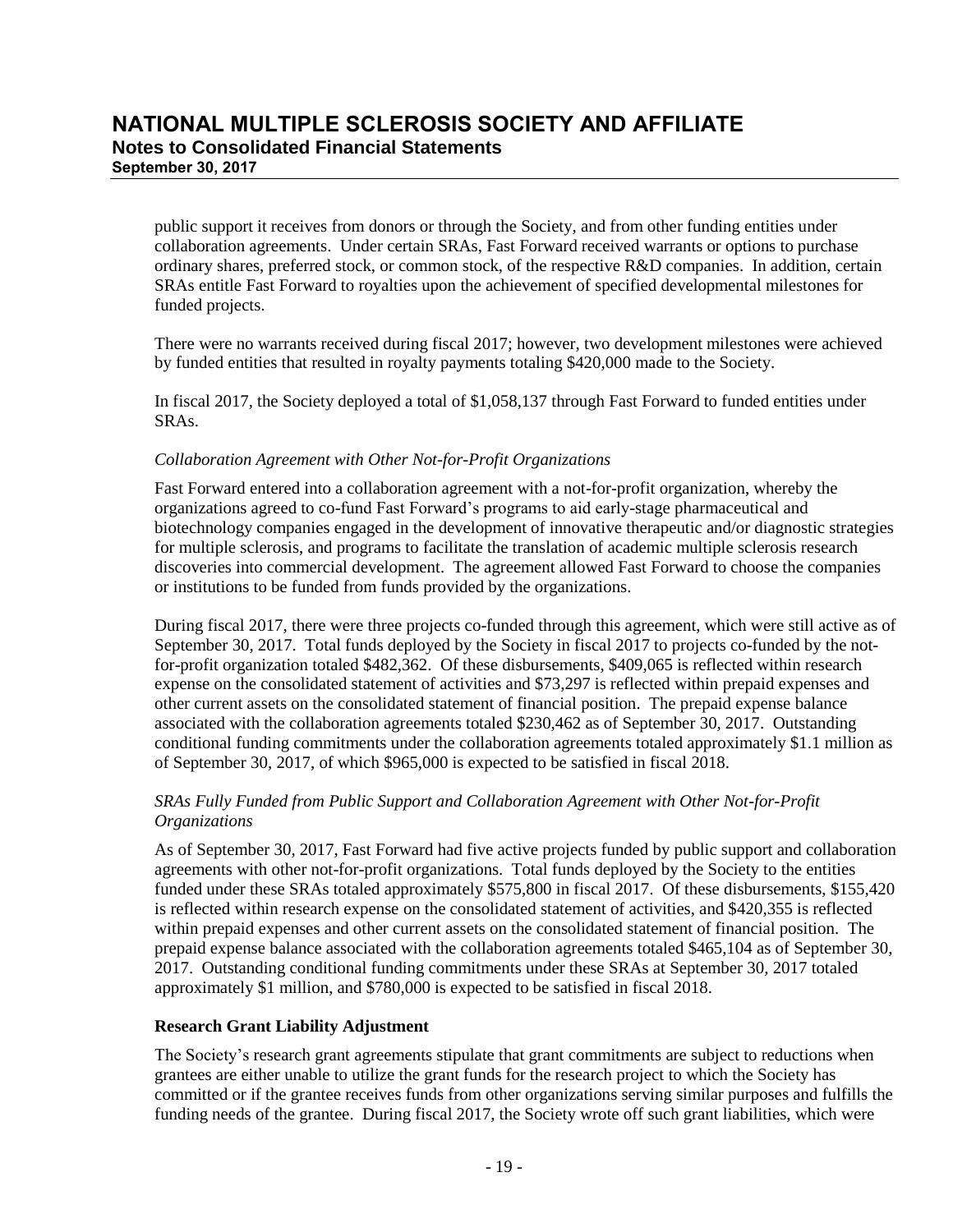evaluated and met this criteria totaling \$6,309,326, and are reflected as adjustment of research grant liability on the accompanying consolidated statement of activities.

## **10. TEMPORARILY RESTRICTED NET ASSETS**

Temporarily restricted net assets for research, educational, and other purposes at September 30, 2017 are as follows:

| Purpose                                    |                 |
|--------------------------------------------|-----------------|
| Research                                   | \$<br>4,539,251 |
| Client and community services              |                 |
| General programs and services              | 2,652,038       |
| Wellness initiatives                       | 2,291,478       |
| Care management services                   | 1,389,297       |
| Direct financial assistance                | 739,192         |
| Pediatric and family services              | 998,851         |
| Professional education                     | 1,195,110       |
| Other services and operational support     | 1,447,712       |
| Unappropriated endowment investment income | 2,585,437       |
|                                            | 17,838,365      |
| Time Restriction                           | 1,414,126       |
| <b>Charitable Gift Annuities</b>           | 592,149         |
| Total                                      | 19,844,640      |

During fiscal year, net assets were released following satisfaction of donor restrictions as follows:

| Research                      | \$. | 1,162,796 |
|-------------------------------|-----|-----------|
| Client and community services |     |           |
| Wellness                      |     | 799,180   |
| Direct financial assistance   |     | 616,315   |
| Care management services      |     | 583,091   |
| Other programs and services   |     | 2,748,163 |
| Total                         |     | 5,909,545 |

## **11. PERMANENTLY RESTRICTED NET ASSETS**

The Society's permanently restricted net assets consist of endowment funds established for a variety of purposes. Net assets associated with endowment funds are classified and reported based on the existence of donor-imposed restrictions, if any.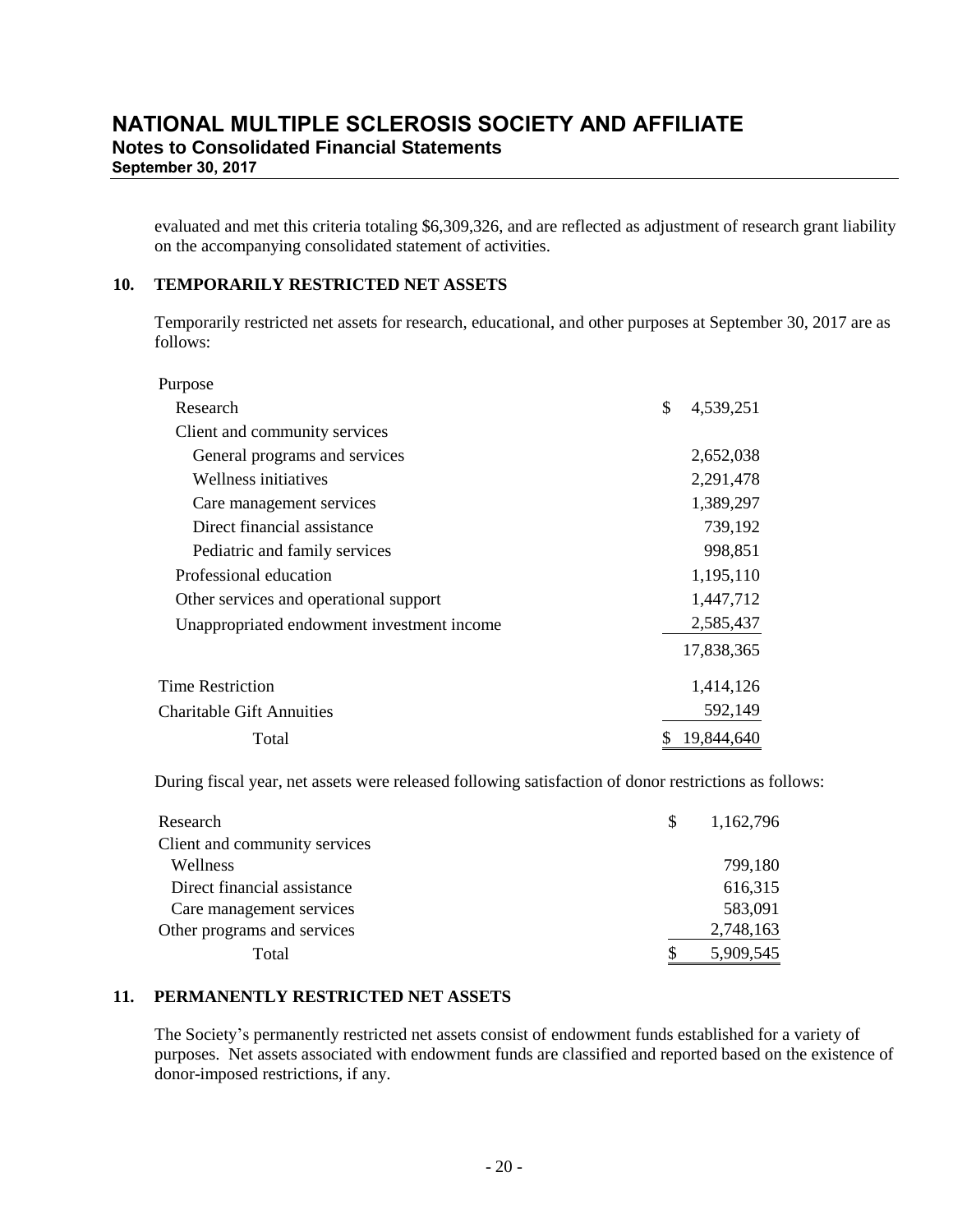#### **Interpretation of Relevant Law**

The State of New York passed the New York Prudent Management of Institutional Funds Act ("NYPMIFA"), its version of the Uniform Prudent Management of Institutional Funds Act ("UPMIFA"). All not-for-profit organizations formed in New York must apply this law.

The Society classifies as permanently restricted net assets: (a) the original value of gifts donated to its permanent endowment, (b) the original value of subsequent gifts to its permanent endowment, and (c) accumulations to its permanent endowment made in accordance with the direction of the applicable donor gift instrument at the time the accumulation is added to the fund. The remaining portion of the donor-restricted endowment fund that is not classified in permanently restricted net assets is classified as temporarily restricted net assets until such amounts are appropriated for expenditure in a manner consistent with the standard of prudence prescribed by NYPMIFA. In the event prudent Board appropriations or investment losses on the endowment fund reduce the assets of the endowment funds below the permanently restricted net asset amount required to be maintained by law or donor stipulation, such declines are charged to the unrestricted fund and subsequent future investment income or gains that restore the fair value of the assets of the endowment fund to the required level are classified as increases in unrestricted net assets.

In accordance with NYPMIFA, the Society considers the following factors in making a determination to appropriate for expenditure or accumulate donor-restricted endowment funds:

- (1) The duration and preservation of the endowment fund
- (2) General purposes of the organization and its donor-restricted endowment fund
- (3) General economic conditions
- (4) Possible effect of inflation and deflation
- (5) Expected total return from income and appreciation of endowment investments
- (6) Other resources of the organization
- (7) The investment policy of the organization, and
- (8) Where appropriate, alternatives to spending from donor-restricted endowment funds and the possible effects on the Society

The Society's endowment consists of donor-restricted endowment funds, restricted to the following purposes as of September 30, 2017:

| Research                               | S | 761,594   |
|----------------------------------------|---|-----------|
| Client and community services          |   |           |
| Direct financial assistance            |   | 1,408,816 |
| Pediatric and family services          |   | 449,137   |
| Other services and programs            |   | 2,418,650 |
| <b>Unrestricted Operating Purposes</b> |   | 1,519,840 |
| Total                                  |   | 6,558,037 |